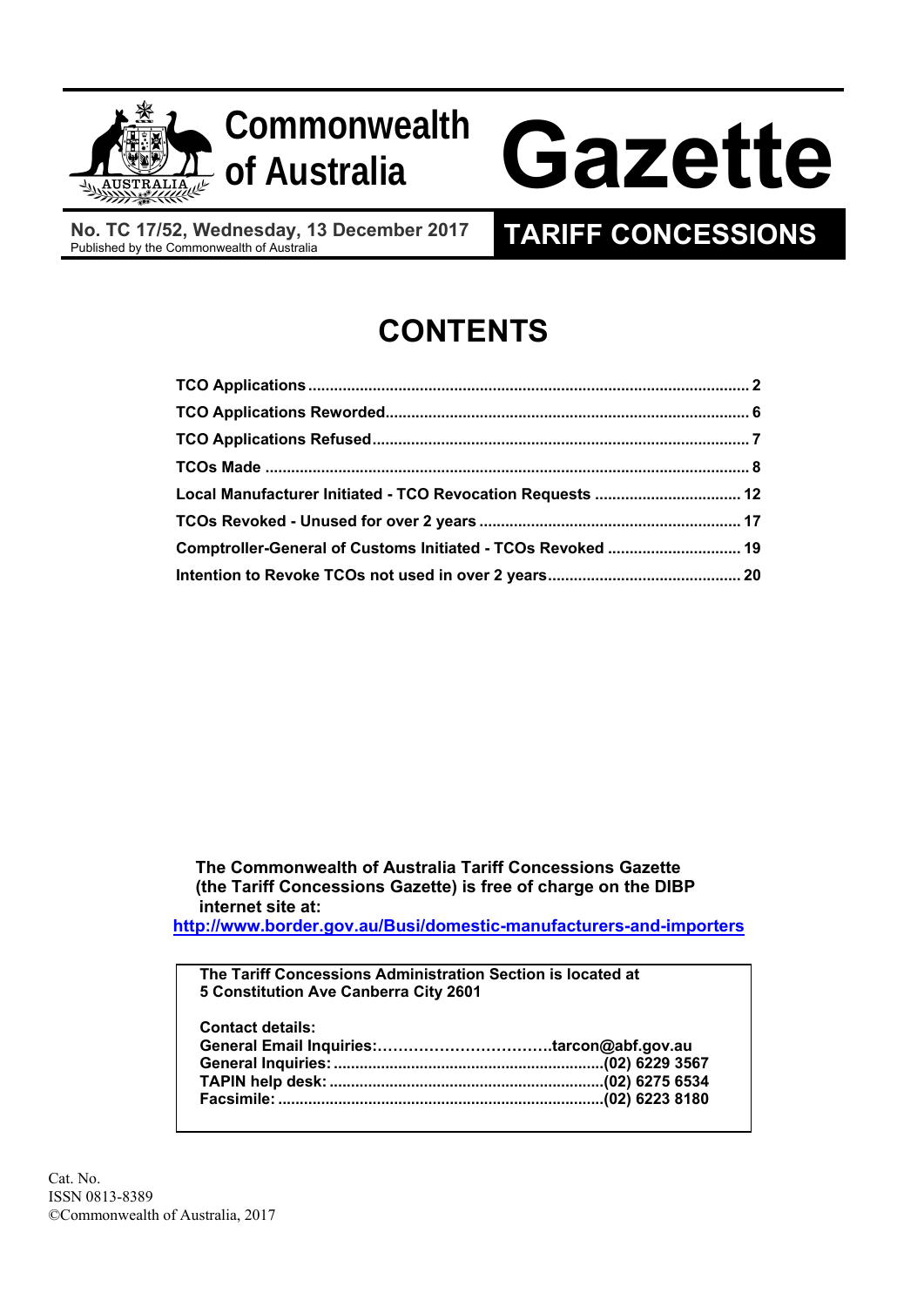#### **CUSTOMS ACT 1901 - NOTICE PURSUANT TO SECTION 269K(1) - APPLICATIONS MADE FOR TARIFF CONCESSION ORDERS**

Applications have been lodged for Tariff Concession Orders for the goods described in the following TABLE.

Australian manufacturers who wish to contest the granting of a Tariff Concession Order for the goods described are invited to lodge a submission in writing in an approved form. Submissions must be lodged within 50 days of the date of publication of this Notice.

The operative date (Op.) and TC reference number follow the description of goods.

To assist local manufacturers, the use(s) to which the goods can be put follow the description of goods.

Objections to the making of TCO submission forms are available at

http://www.border.gov.au/Forms/Documents/b444.pdf

Contact: Email tarcon@abf.gov.au

THE TABLE

|            | Description of Goods including the<br>Customs Tariff Classification                                                                                                                              | Schedule 4 Item Number<br>General Duty Rate |    |
|------------|--------------------------------------------------------------------------------------------------------------------------------------------------------------------------------------------------|---------------------------------------------|----|
| 3917.39.90 | PIPE LINERS, glass fibre, neopentylglycol polyester resin<br>impregnated<br>Op. 15.11.17                                                                                                         | $-$ TC 17122415                             | 50 |
|            | Stated Use:<br>Industrial structural renovation of water and sewer pipes                                                                                                                         |                                             |    |
|            | Applicant: INTERFLOW PTY LTD                                                                                                                                                                     |                                             | 5% |
| 6907.21.90 | PORCELAIN SLABS, Having ALL of the following:<br>(a) length NOT greater than 3 800 mm;<br>(b) width NOT greater than 1 800 mm;<br>(c) thickness NOT greater than 35 mm<br>Op. 15.11.17           | $-$ TC 17122412                             | 50 |
|            | Stated Use:<br>By the building construction and furniture industries for<br>kitchen and bathroom countertops, flooring, interior walls,<br>facades and cladding for exterior surfaces            |                                             |    |
|            | Applicant: CDK STONE PTY LTD                                                                                                                                                                     |                                             | 5% |
| 6907.21.90 | PORCELAIN SLABS, polished, having ALL of the following:<br>(a) length NOT greater than 3 800 mm;<br>(b) width NOT greater than 1 800 mm;<br>(c) thickness NOT greater than 35 mm<br>Op. 15.11.17 | $-$ TC 17122414                             | 50 |
|            | Stated Use:<br>By the building construction and furniture industries for<br>kitchen and bathroom countertops, flooring, interior walls,<br>facades and cladding for exterior surfaces            |                                             |    |
|            | Applicant: CDK STONE PTY LTD                                                                                                                                                                     |                                             | 5% |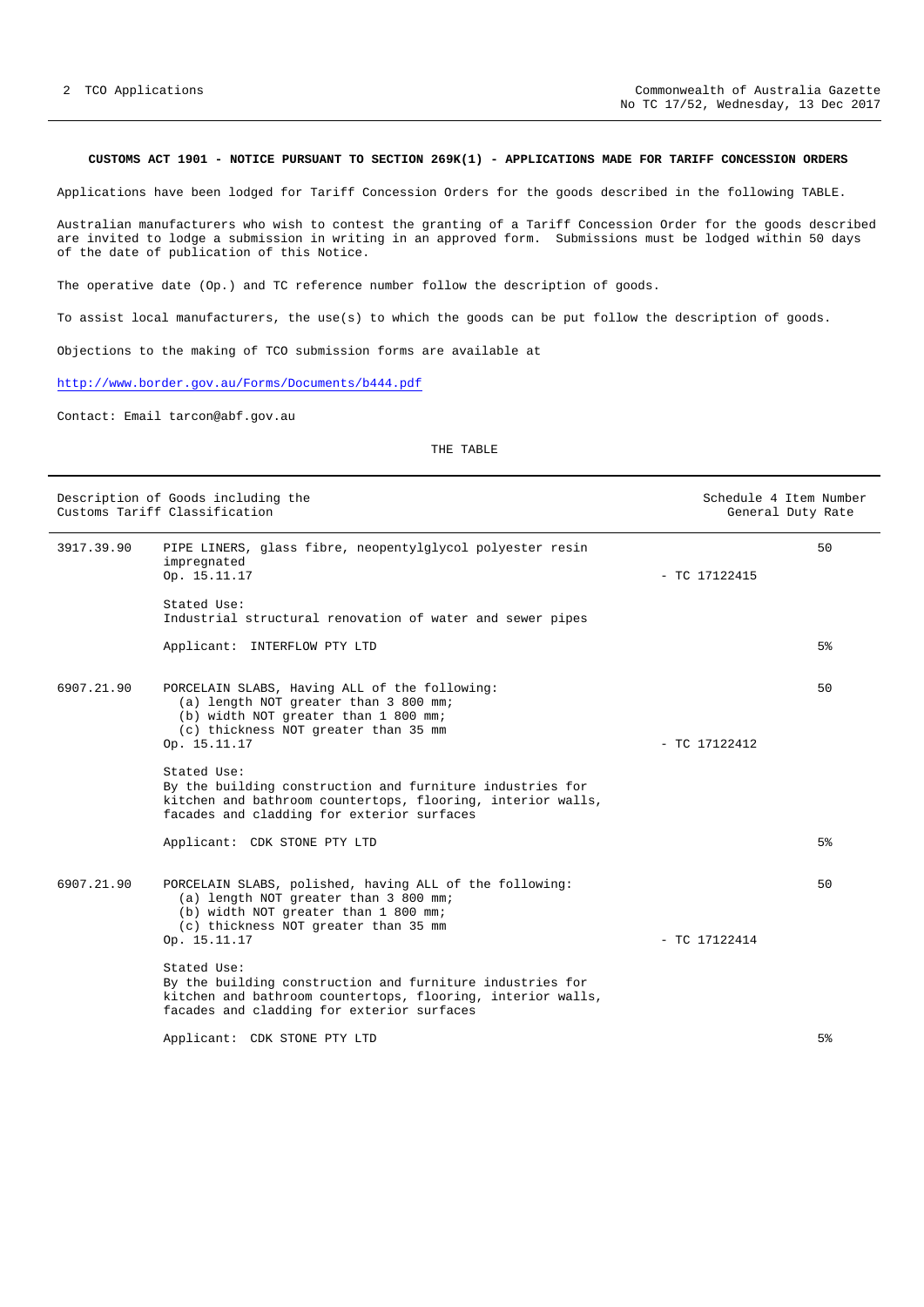| 8415.82.00 | HEATING VENTILATING AND AIR CONDITIONING (HVAC) UNIT, DIESEL-<br>ELECTRIC LOCOMOTIVE, incorporating a refrigeration unit,<br>including ALL of the following:<br>(a) DC to AC inverter;<br>$(b)$ compressor;<br>(c) evaporator blower AND motor;<br>(d) condenser fan AND motor<br>Op. 15.11.17                                                                                                                                                                                                                                                                                                                                                                                                                       | $-$ TC 17122417 | 50             |
|------------|----------------------------------------------------------------------------------------------------------------------------------------------------------------------------------------------------------------------------------------------------------------------------------------------------------------------------------------------------------------------------------------------------------------------------------------------------------------------------------------------------------------------------------------------------------------------------------------------------------------------------------------------------------------------------------------------------------------------|-----------------|----------------|
|            | Stated Use:<br>Air conditioning unit - ventilation and heating for rail<br>locomotive                                                                                                                                                                                                                                                                                                                                                                                                                                                                                                                                                                                                                                |                 |                |
|            | Applicant: INDUSTREA MINING EQUIPMENT PTY LTD                                                                                                                                                                                                                                                                                                                                                                                                                                                                                                                                                                                                                                                                        |                 | 5 <sup>8</sup> |
| 8428.90.00 | PALLET STORAGE AND HANDLING SYSTEM, including ALL of the<br>following:<br>(a) loading station;<br>(b) stacker crane;<br>(c) machine tool interface;<br>(d) software                                                                                                                                                                                                                                                                                                                                                                                                                                                                                                                                                  |                 | 50             |
|            | Op. 15.11.17                                                                                                                                                                                                                                                                                                                                                                                                                                                                                                                                                                                                                                                                                                         | $-$ TC 17122008 |                |
|            | Stated Use:<br>Manufacturing system for automating pallet handling of a machine<br>tool                                                                                                                                                                                                                                                                                                                                                                                                                                                                                                                                                                                                                              |                 |                |
|            | Applicant: OKUMA AUSTRALIA PTY LTD                                                                                                                                                                                                                                                                                                                                                                                                                                                                                                                                                                                                                                                                                   |                 | 5 <sup>°</sup> |
| 8433.60.00 | VEGETABLE GRADING AND SEPARATING LINE, programmable<br>logic controlled, including ALL of the following:<br>$(a)$ pre-aligners;<br>(b) electric sizers;<br>(c) internal product scanners AND illuminators;<br>(d) product rotating roller conveyors;<br>(e) weight load cells;<br>(f) holeless cup chain transfer conveyors;<br>(g) elevator conveyors;<br>(h) recycling belt conveyors;<br>(i) internal and external image processors;<br>(j) sorters AND graders;<br>(k) product rejectors AND discharge chutes;<br>$(1)$ control panels;<br>(m) walkways with stairs,<br>with OR without one OR both of the following:<br>(i) finger belt bin fillers;<br>(ii) zig-zag bin fillers<br>Op. 14.11.17<br>Stated Use: | $-$ TC 17121607 | 50             |
|            | For the grading and sorting of onions                                                                                                                                                                                                                                                                                                                                                                                                                                                                                                                                                                                                                                                                                |                 |                |
|            | Applicant: FOOD AUTOMATION                                                                                                                                                                                                                                                                                                                                                                                                                                                                                                                                                                                                                                                                                           |                 | 5 <sup>°</sup> |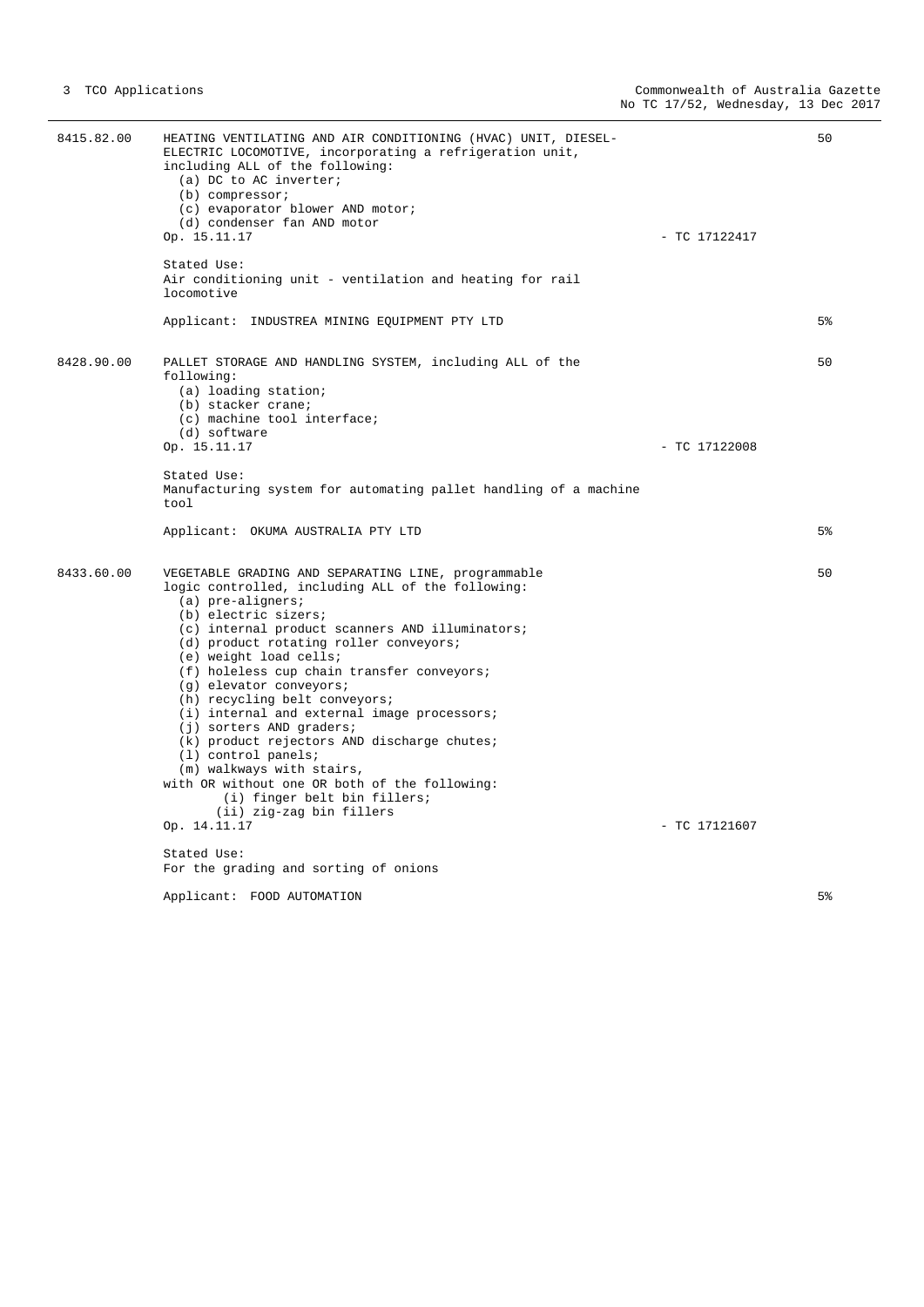8465.10.00 WOOD MACHINING LINE, programmable logic controlled, including ALL of the following: (a) loading system, including BOTH of the following: (i) rubber belts; (ii) electric stop control, (b) control panel; (c) wood manipulator, having BOTH of the following: (i) grippers; (ii) gantry motors, (d) wood working heads, having NOT less than three axes; (e) working head mounts, having BOTH of the following: (i) carriages; (ii) rack AND pinion transmission, (f) tool magazine, having EITHER of the following: (i) rack AND pinion guides; (ii) linear guides, (g) cooler, with OR without ANY of the following: (i) clamps; (ii) conical cleaners; (iii) pre-squaring window arches; (iv) labelling machine; (v) unloading system, including BOTH of the following: (1) rubber belts; (2) electric stop control Op. 14.11.17 - TC 17121611 Stated Use: For the milling, drilling, tenoning and shaping of timbers, during window and door manufacture Applicant: PICKERING JOINERY PTY LTD  $50$ 5% 8483.40.90 DRIVETRAIN, WIND TURBINE HAVING A RATED CAPACITY NOT LESS THAN 3.3 MW, having ALL of the following: (a) main shaft AND bearing; (b) couplings; (c) gearboxes having BOTH of the following: (i) planetary gear stages AND helical gear stages; (ii) bearing concept having ANY of the following: (1) taper roller bearing; (2) cylindrical roller bearing, (d) brake system including ALL of the following: (i) brake disc; (ii) hydraulic brake callipers; (iii) brake pads, (e) gearbox suspension Op. 10.11.17 - TC 17121383 Stated Use: For use in a wind turbine nacelle with a rated capacity not less than 3.3 MW Applicant: VESTAS - AUSTRALIAN WIND TECHNOLOGY PTY LTD 50 5% 8516.60.00 COOKERS, HEATED AIR FRYING AND ROASTING AND GRILLING, including ALL of the following: (a) condensation tray; (b) timing AND heating controls; (c) heater AND fan, with OR without ANY of the following: (i) removable inner bowl; (ii) roasting rack; (iii) detachable bowl handle;  $(iv)$  measuring spoon<br>Op. 09.11.17  $-$  TC 17119029 Stated Use: For frying, roasting and grilling food with heated air Applicant: SUNBEAM CORPORATION PTY LTD 50 5%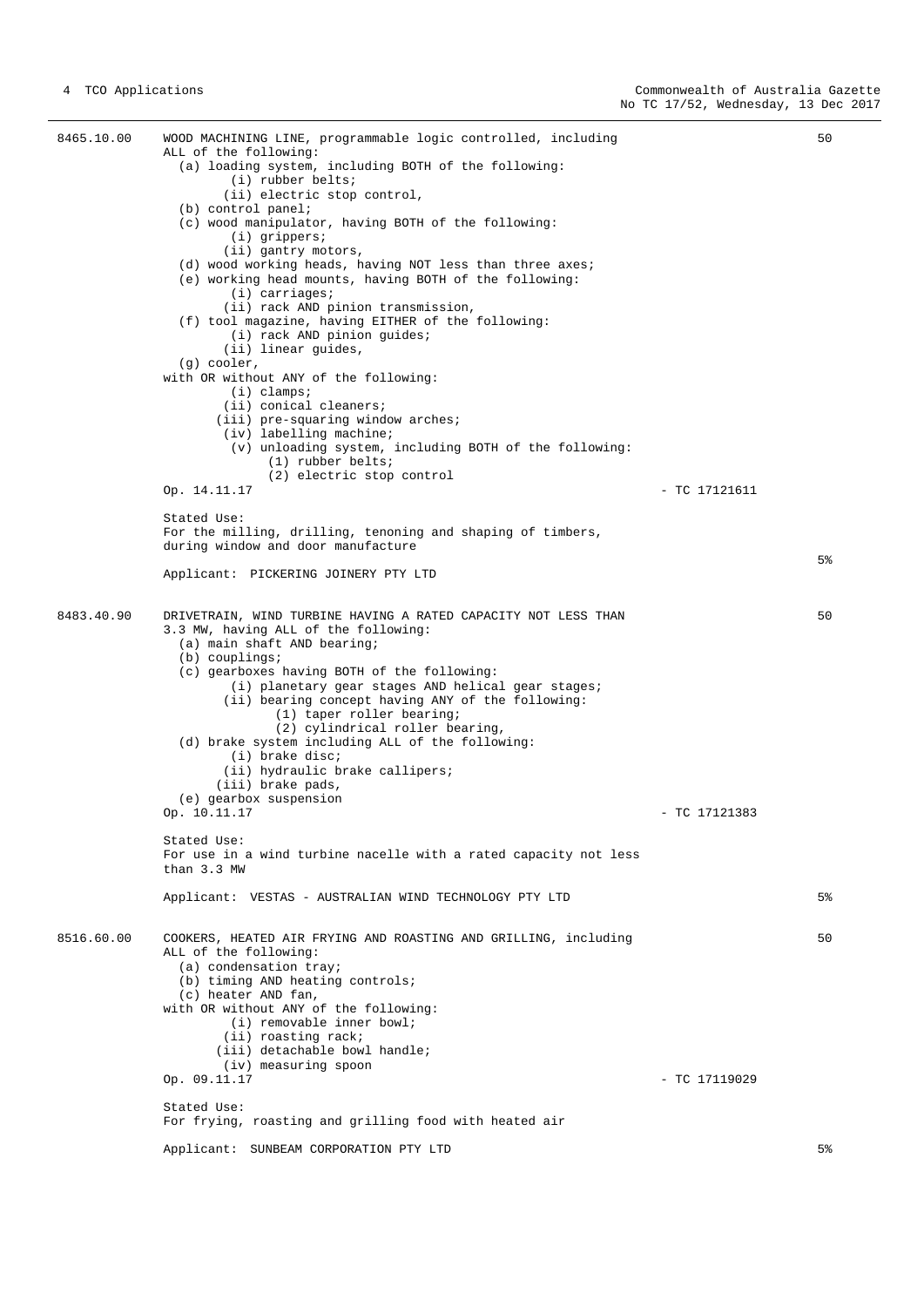| 9405.40.00 | DOWNLIGHTS, CANOPY, LED, non ceramic with OR without<br>ceramic bulb holder, with OR without power supply, having<br>ALL of the following:<br>(a) surface mounted;<br>$(b)$ ingress protection $68$ ;<br>(c) efficacy NOT less than 121 lm/W<br>Op. 13.11.17<br>Stated Use:<br>Illumination of petrol stations, cool rooms and parking<br>structures | 50<br>$-$ TC 17121386 |
|------------|------------------------------------------------------------------------------------------------------------------------------------------------------------------------------------------------------------------------------------------------------------------------------------------------------------------------------------------------------|-----------------------|
|            | Applicant: VISUAL TECHNOLOGIES                                                                                                                                                                                                                                                                                                                       | 5 <sup>°</sup>        |
| 9405.50.90 | OIL LAMPS, having both of the following:<br>(a) fibreglass wick;<br>(b) snuffer cap<br>Op. 22.11.17                                                                                                                                                                                                                                                  | 50<br>$-$ TC 17124994 |
|            | Stated Use:<br>Mosquito repellent and source of lighting                                                                                                                                                                                                                                                                                             |                       |
|            | Applicant: MAYO HARDWARE PTY LTD                                                                                                                                                                                                                                                                                                                     | 5%                    |
| 9503.00.10 | WHEELED TOYS, CHILDREN'S, RIDE ON AND/OR PUSH ALONG, plastic<br>AND/OR metal, including BOTH of the following:<br>(a) seat AND/OR push handle;<br>(b) battery operated lights AND/OR sound emitter<br>Op. 21.11.17                                                                                                                                   | 50<br>$-$ TC 17124192 |
|            | Stated Use:<br>For the amusement of children                                                                                                                                                                                                                                                                                                         |                       |
|            | Applicant: MATTEL PTY LTD                                                                                                                                                                                                                                                                                                                            | 5 <sup>8</sup>        |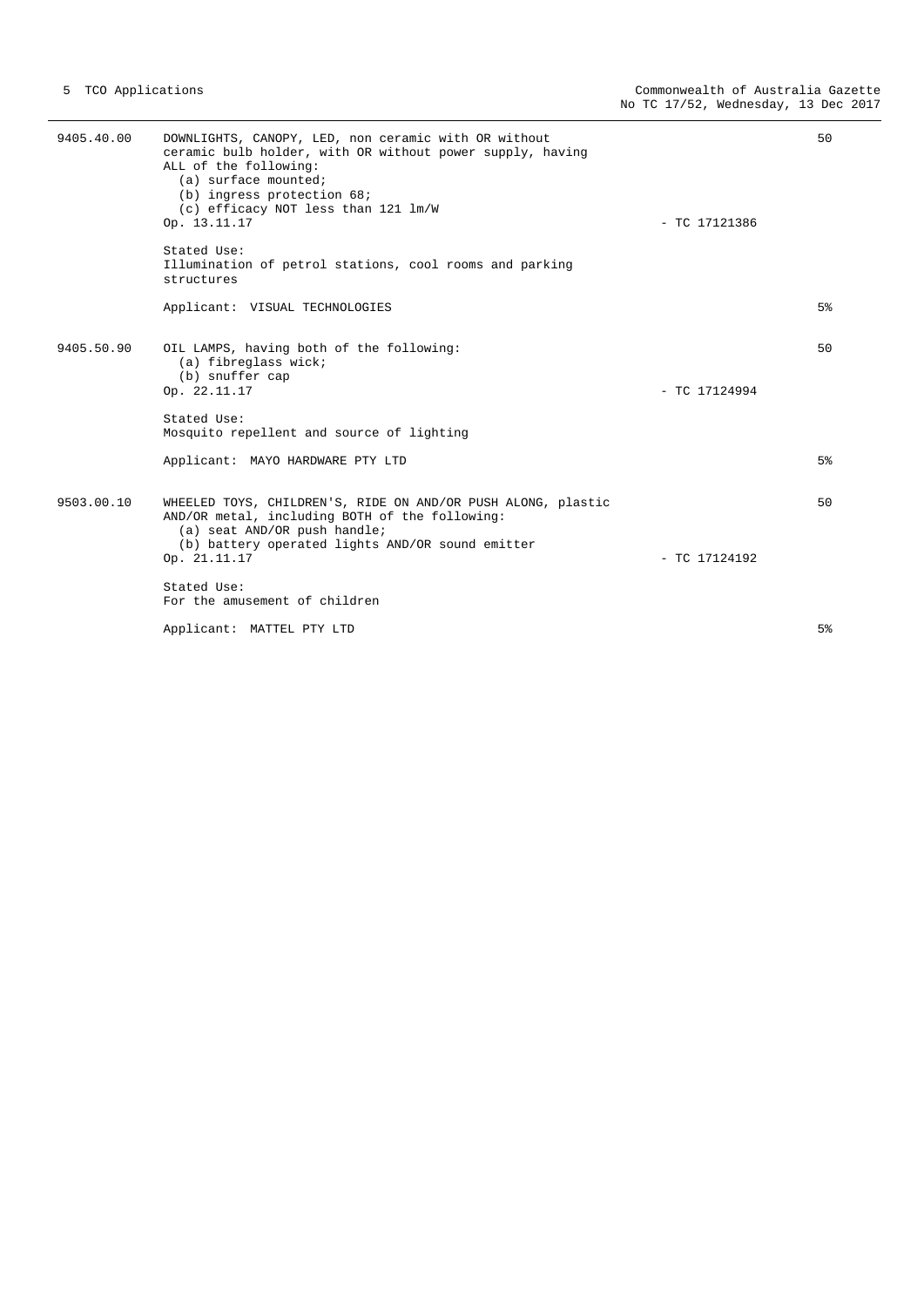#### **NOTICE PURSUANT TO SECTION 269L(4B)(b) - PROPOSAL TO AMEND DESCRIPTION OF GOODS FOLLOWING AN OBJECTION SUBMISSION**

Amended description has been proposed for the Tariff Concession Order application shown in the following TABLE.

Australian manufacturers who consider that there are reasons why the Tariff Concession Order as proposed to be amended should not be made are invited to lodge a submission. Submissions must be lodged no later than 14 days after the publication of this Notice.

The operative date (Op.) and TC reference number follow the description of goods.

To assist local manufacturers, the use(s) to which the goods can be put follow the description of goods.

THE TABLE

Description of Goods including the Schedule 4 Item Number Schedule 4 Item Number Customs Tariff Classification

| 8438.80.00 | FOOD PROCESSING MIXING AND/OR GRINDING MACHINES, programmable<br>logic controlled, including ALL of the following:<br>(a) maximum mixing capacity NOT less than 500 kg;<br>(b) NOT less than two shafts OR axles;<br>(c) NOT less than two gear motors, each having NOT less<br>than two speeds<br>Op. 14.08.17<br>Stated Use:<br>For mixing or grinding food such as meat, fish and vegetables |              | 50 |
|------------|-------------------------------------------------------------------------------------------------------------------------------------------------------------------------------------------------------------------------------------------------------------------------------------------------------------------------------------------------------------------------------------------------|--------------|----|
|            | Applicant: VEMAG AUSTRALIA PTY LTD                                                                                                                                                                                                                                                                                                                                                              | - TC 1786878 |    |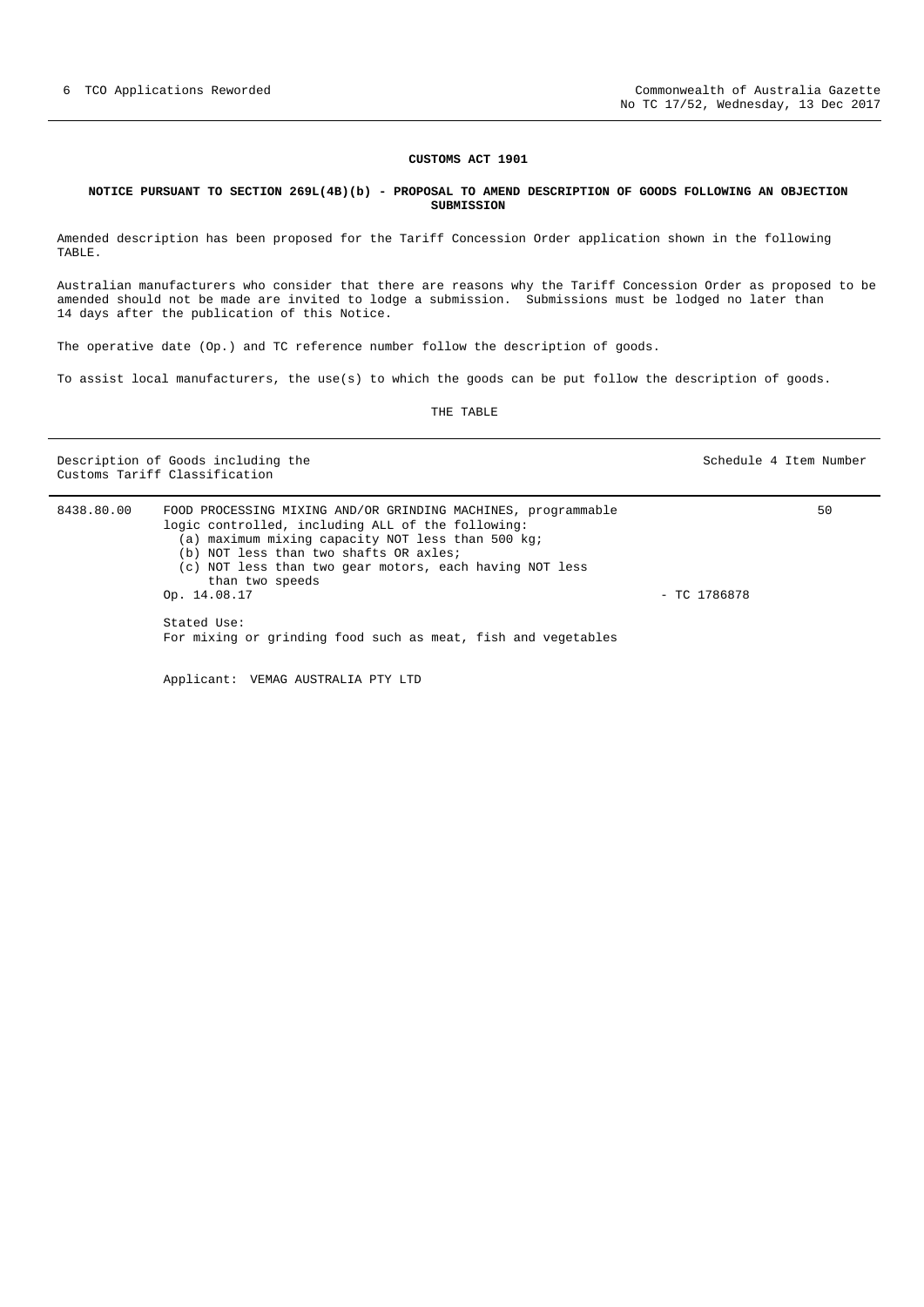#### **NOTICE PURSUANT TO SECTION 269R(1) - APPLICATIONS FOR TARIFF CONCESSION ORDERS REFUSED**

The application for the Tariff Concession Order for the goods described in the following TABLE has been refused.

THE TABLE

Description of Goods including the Schedule 4 Item Number Schedule 4 Item Number Customs Tariff Classification

8417.90.00 ROTARY KILN TYRES OR RIDING RINGS, cast steel, normalised AND tempered heat treated, having ALL of the following: (a) diameter greater than 3.5 m; (b) weight greater than 16 t; (c) yield stress greater than 370 MPa; (d) tensile strength greater than 600 MPa; (e) hardness greater than 160 HB at 5 uniform positions across the contact face; (f) concentric inside diameter NOT less than 0.240 mm; (g) side faces parallel distance NOT less than 0.240 mm AND perpendicular to axis; (h) chemical composition of cast steel as follows: (i) carbon content NOT less than 0.30% and NOT greater than 0.40%; (ii) silicon content NOT greater than 0.65%; (iii) manganese content NOT less than 1.15% and NOT greater than 1.70%; (iv) aluminium content NOT less than 0.01% and NOT greater than 0.05%; (v) chromium content NOT greater than 0.30%; (vi) molybdenum content NOT greater than 0.20%; (vii) nickel content NOT greater than 0.05%; (viii) copper content NOT greater than 0.40% Op. 30.06.17 - TC 1769652 Reason for refusal: Substitutable goods produced in Australia in the ordinary course of business by Hofmann Engineering Pty Ltd, Bassendean, WA 50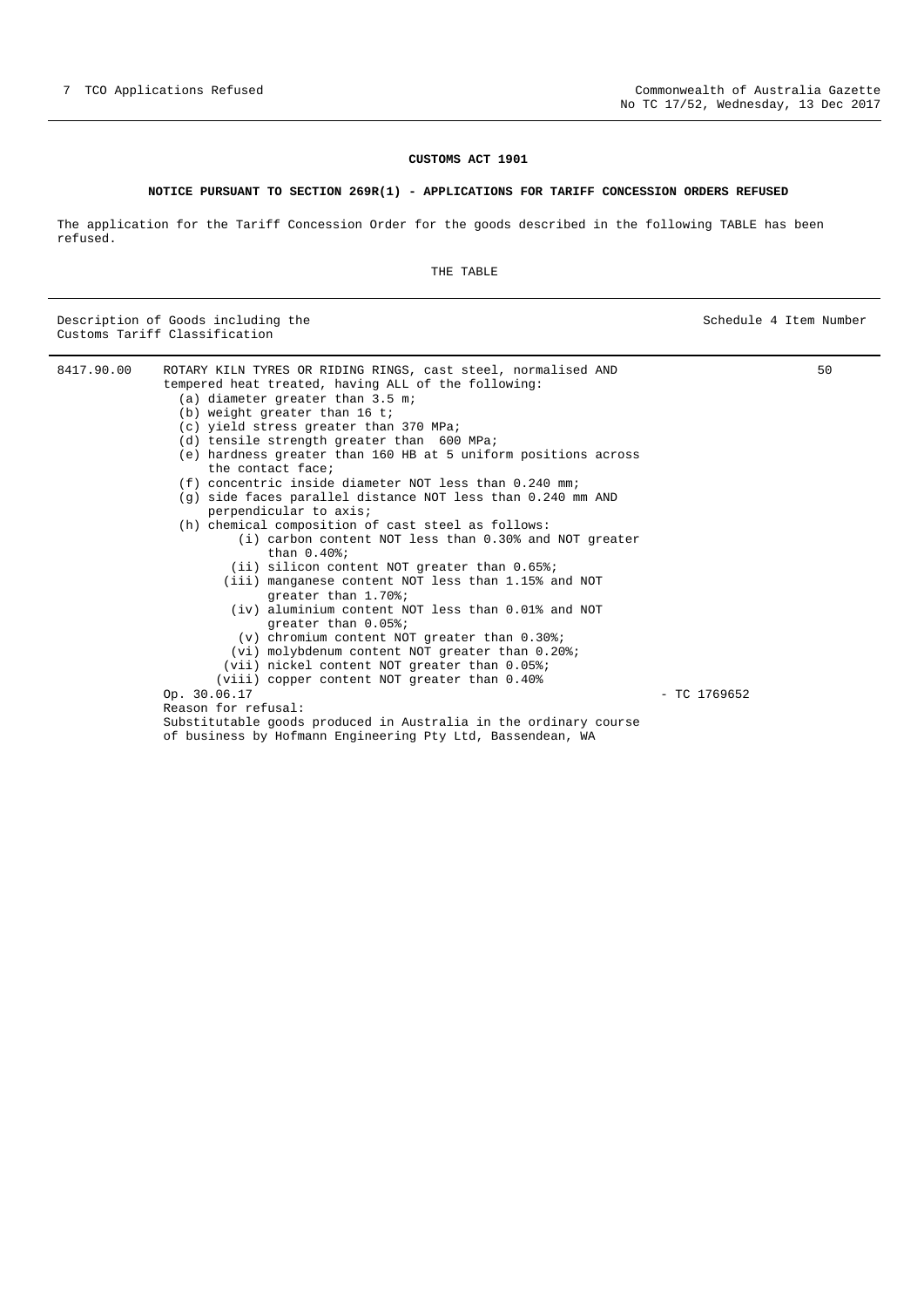#### **CUSTOMS ACT 1901 - NOTICE PURSUANT TO SECTION 269R(1) - TARIFF CONCESSION ORDERS MADE**

Tariff Concession Orders have been made for the goods described in the following TABLE.

The operative date (Op.) and TC reference No. follow the description of goods. Local manufacturers of substitutable goods may request the revocation of TCOs at any time.

#### THE TABLE

|            | Description of Goods including the<br>Customs Tariff Classification                                                                                                                                                                                                                                                                                           |                    |                 | Schedule 4 Item Number<br>Last Date of Effect<br>General Duty Rate |
|------------|---------------------------------------------------------------------------------------------------------------------------------------------------------------------------------------------------------------------------------------------------------------------------------------------------------------------------------------------------------------|--------------------|-----------------|--------------------------------------------------------------------|
| 3919.90.90 | FILM, ADHESIVE, including BOTH of the following:<br>(a) pressure sensitive adhesive layer;<br>(b) silicone coated release liner                                                                                                                                                                                                                               |                    |                 | 50                                                                 |
|            | Op. 01.09.17                                                                                                                                                                                                                                                                                                                                                  | Dec. date 06.12.17 | - TC 1793536    |                                                                    |
| 7216.99.00 | COUPLINGS, hot dipped galvanised steel, being EITHER of the<br>following:<br>$(a)$ gripping couplings;<br>(b) linking couplings                                                                                                                                                                                                                               |                    |                 | 50                                                                 |
|            | Op. 18.09.17                                                                                                                                                                                                                                                                                                                                                  | Dec. date 11.12.17 | $-$ TC 17100068 |                                                                    |
| 7326.90.90 | MOUNTINGS, RAILWAY NOISE DAMPING PANELS AND/OR WALLS, with OR<br>without mounting hardware                                                                                                                                                                                                                                                                    |                    |                 | 50                                                                 |
|            | Op. 07.09.17                                                                                                                                                                                                                                                                                                                                                  | Dec. date 06.12.17 | $-$ TC 1795968  |                                                                    |
| 7616.99.00 | CONDUCTOR RAILS, OVERHEAD, with OR without fishplates<br>Op. 05.10.17                                                                                                                                                                                                                                                                                         | Dec. date 11.12.17 | $-$ TC 17105179 | 50                                                                 |
| 8205.59.00 | SETS, AUTOMOBILE ENGINE TIMING TOOL, consisting of ALL of the<br>following:<br>(a) oil pump tensioner lock;<br>(b) crankshaft pulley bolt spacer;<br>$(c)$ valve remover;<br>(d) tensioner locks;<br>(e) camshaft locks;<br>(f) crankshaft pulley holder<br>Op. 12.09.17                                                                                      | Dec. date 06.12.17 | $-$ TC 1797484  | 50                                                                 |
| 8208.30.00 | ROLLERS, CUTTING, stainless steel                                                                                                                                                                                                                                                                                                                             |                    |                 | 50                                                                 |
|            | Op. 28.09.17                                                                                                                                                                                                                                                                                                                                                  | Dec. date 11.12.17 | $-$ TC 17104557 |                                                                    |
| 8211.91.00 | KNIVES, TABLE, stainless steel, unplated, with OR without a<br>knife block AND/OR plastic handles                                                                                                                                                                                                                                                             |                    |                 | 50                                                                 |
|            | Op. 12.09.17                                                                                                                                                                                                                                                                                                                                                  | Dec. date 06.12.17 | $-$ TC 1797487  |                                                                    |
| 8414.80.19 | KITS, AIRBAG SUSPENSION CONTROL, consisting of ALL of the<br>following:<br>(a) electronic control unit;<br>(b) handheld controller;<br>$(c)$ air compressor;<br>(d) compressor relay;<br>(e) air filter;<br>$(f)$ valve block;<br>(q) height sensors;<br>(h) mounting brackets AND fittings;<br>(i) airline tubing;<br>$(j)$ wiring harness;<br>(k) fasteners |                    |                 | 50                                                                 |
|            | Op. 11.09.17                                                                                                                                                                                                                                                                                                                                                  | Dec. date 06.12.17 | $-$ TC 1796587  |                                                                    |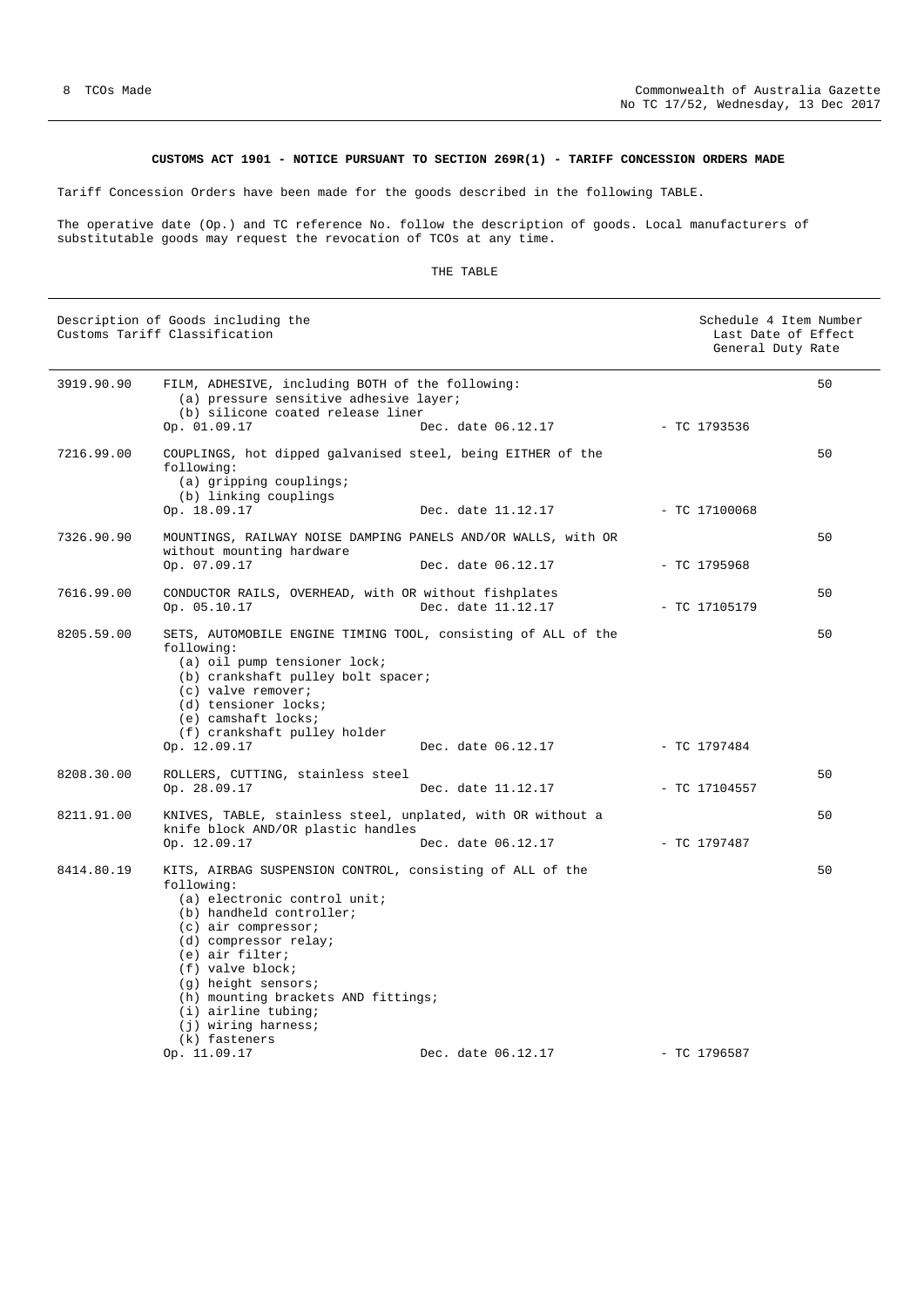| Description of Goods including the | Schedule 4 Item Number |
|------------------------------------|------------------------|
| Customs Tariff Classification      | Last Date of Effect    |
|                                    | General Duty Rate      |

| 8421.29.90 | SEPARATION AND FILTRATION MACHINES, SLURRY, having ALL of the<br>following:<br>(a) pneumatic pump;<br>(b) filter press;<br>(c) control panel,<br>with OR without ONE or BOTH of the following:<br>$(i)$ air compressor;<br>(ii) slurry box<br>Op. 26.09.17                                                                                                                                                                                                                                                                                                                                                                                                                                                                                                                                               | Dec. date 11.12.17 - TC 17102455 |                 | 50 |
|------------|----------------------------------------------------------------------------------------------------------------------------------------------------------------------------------------------------------------------------------------------------------------------------------------------------------------------------------------------------------------------------------------------------------------------------------------------------------------------------------------------------------------------------------------------------------------------------------------------------------------------------------------------------------------------------------------------------------------------------------------------------------------------------------------------------------|----------------------------------|-----------------|----|
| 8424.89.90 | ABATTOIR HYGIENE MACHINES, being EITHER of the following:<br>(a) apron washing cabinets, with OR without EITHER of the<br>following:<br>(i) hand wash basin;<br>(ii) knife sterilisers,<br>(b) knife sterilisers AND hand wash basins, including a<br>pedestal<br>Op. 15.09.17                                                                                                                                                                                                                                                                                                                                                                                                                                                                                                                           | Dec. date 11.12.17               | - TC 1799458    | 50 |
| 8427.10.00 | VEHICLE MOVERS, standing rider OR pedestrian operated, electric<br>motor driven, having a maximum lifting capacity NOT greater than<br>7 000 kg, with OR without ANY of the following:<br>(a) foldable roller protectors;<br>(b) ride on platform;<br>(c) roller cylinders;<br>(d) winch<br>Op. 12.09.17                                                                                                                                                                                                                                                                                                                                                                                                                                                                                                 | Dec. date 06.12.17               | $-$ TC 17100587 | 50 |
| 8428.90.00 | PACKING LANES, EGG, with OR without conveyors<br>Op. 07.09.17                                                                                                                                                                                                                                                                                                                                                                                                                                                                                                                                                                                                                                                                                                                                            | Dec. date 06.12.17               | $-$ TC 1795759  | 50 |
| 8428.90.00 | LOADERS, EGG HANDLING, suction cup head, programmable logic<br>controlled<br>Op. 07.09.17                                                                                                                                                                                                                                                                                                                                                                                                                                                                                                                                                                                                                                                                                                                | Dec. date 06.12.17               | - TC 1795761    | 50 |
| 8434.20.00 | BUTTER PROCESSING SYSTEM, programmable logic controlled,<br>including ALL of the following:<br>$(a)$ conveyor;<br>(b) frozen butter crusher AND mixer;<br>(c) butter pump;<br>(d) mixer;<br>(e) control cabinet;<br>$(f)$ table;<br>(g) cleaning pump;<br>(h) valves;<br>(i) touchscreen<br>Op. 15.09.17                                                                                                                                                                                                                                                                                                                                                                                                                                                                                                 | Dec. date 11.12.17               | $-$ TC 1799470  | 50 |
| 8438.50.00 | GOAT SLAUGHTER AND PROCESSING LINE, including ALL of the<br>following:<br>(a) restraining conveyors;<br>$(b)$ goat stunning guns;<br>(c) exsanguinating AND sticking tables;<br>(d) blood troughs;<br>(e) hock cutters, with OR without sterilising machines;<br>(f) horn cutters, with OR without sterilising machines;<br>(g) head cutters, with OR without sterilising machines;<br>(h) brisket clippers, with OR without wash cabinets;<br>$(i)$ tail cutters;<br>(j) neck cutters;<br>$(k)$ air knifes;<br>$(1)$ hide removal punches;<br>(m) shoulder hide pullers;<br>(n) carcass final hide pullers;<br>(o) evisceration table with pans, including a cleaning AND<br>sterilising machine;<br>(p) carcass spray washer;<br>$(q)$ band saws;<br>(r) rolling knife saws;<br>(s) overhead conveyors |                                  |                 | 50 |
|            | Op. 15.09.17                                                                                                                                                                                                                                                                                                                                                                                                                                                                                                                                                                                                                                                                                                                                                                                             | Dec. date 11.12.17               | $-$ TC 1799462  |    |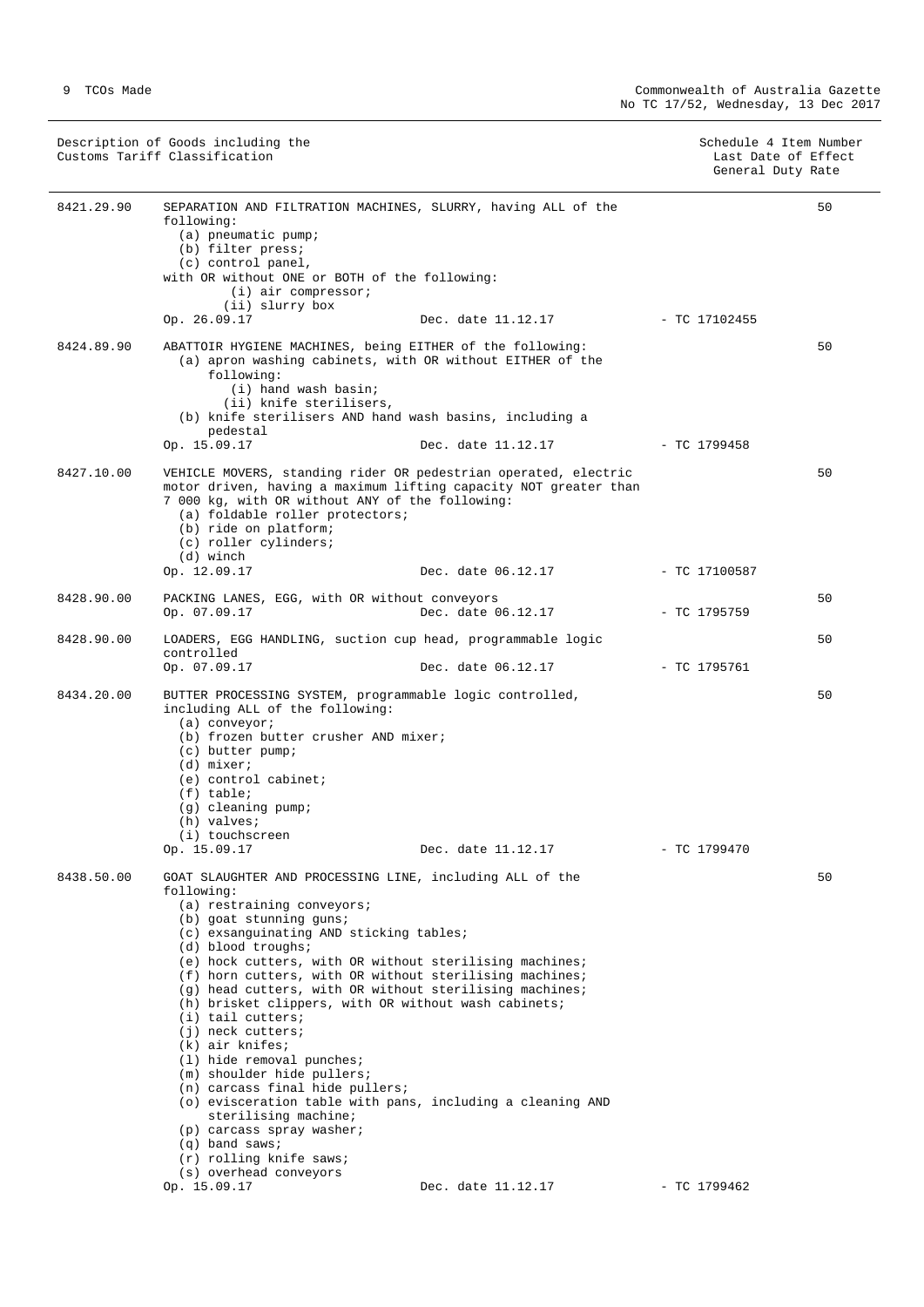|            | Description of Goods including the<br>Customs Tariff Classification                                                                                                                                                                                                                                                        |                                                                                                                                            | Schedule 4 Item Number<br>Last Date of Effect<br>General Duty Rate |    |
|------------|----------------------------------------------------------------------------------------------------------------------------------------------------------------------------------------------------------------------------------------------------------------------------------------------------------------------------|--------------------------------------------------------------------------------------------------------------------------------------------|--------------------------------------------------------------------|----|
| 8467.29.00 | KITS, METAL GRINDER, consisting of ALL of the following:<br>$(a)$ metal grinder;<br>(b) battery;<br>$(c)$ grip handle;<br>(d) protective quard;<br>(e) lock nut wrench;<br>(f) grinding discs<br>Op. 18.09.17                                                                                                              | Dec. date 11.12.17 - TC 17100071                                                                                                           |                                                                    | 50 |
| 8479.89.90 | following:<br>$(a)$ inlet hopper;<br>(b) adjustable grading channel;<br>$(c)$ grader;<br>$(d)$ separator;<br>$(e)$ conveyor;<br>$(f)$ discharge chutes;<br>with OR without one OR more of the following:<br>$(iii)$ control panels;<br>(iii) motor starters;<br>(iv) electrical connectors AND/OR fittings<br>Op. 04.09.17 | GRADING AND SEPARATING MACHINES, automated, including ALL of the<br>(i) supports with OR without steps AND/OR rails;<br>Dec. date 06.12.17 | $-$ TC 1794381                                                     | 50 |
| 8479.89.90 | SORTING AND COLLATING MACHINES, including ALL of the following:<br>(a) dosing elevators;<br>(b) product counters with vibratory feeding channels;<br>(c) bucket elevators<br>Op. 11.09.17                                                                                                                                  | Dec. date 06.12.17                                                                                                                         | $-$ TC 1796507                                                     | 50 |
| 8479.89.90 | BOLT TENSIONING TOOLS, HYDRAULIC, SUBSEA, including ALL of the<br>following:<br>(a) indexing rotator;<br>(b) stud bolt AND nut carriers;                                                                                                                                                                                   |                                                                                                                                            |                                                                    | 50 |

|            | (c) stud bolt AND nut carrier removal units;<br>(d) remotely operated vehicle interface panel;<br>(e) installation quides;<br>(f) deployment tool carrying baskets<br>Op. 15.09.17 | Dec. date 11.12.17                                            | - TC 1799475   |    |
|------------|------------------------------------------------------------------------------------------------------------------------------------------------------------------------------------|---------------------------------------------------------------|----------------|----|
| 8514.10.00 | following:<br>(a) electrical resistance heater;<br>(b) anti-oxidising nitrogen gas connector;<br>(c) formic acid bubbler;                                                          | OVENS, METAL SOLDERING, vacuum operated, including ALL of the |                | 50 |
|            | (d) pneumatic actuators<br>Op. 15.09.17                                                                                                                                            | Dec. date 11.12.17                                            | $-$ TC 1799469 |    |
| 8536.50.99 | SWITCHES, ELECTRICAL, having ALL of the following:<br>(a) length NOT greater than 3 cm;<br>(b) width NOT greater than 2 cm;                                                        | (c) maximum electric current capacity greater than 11 A       |                | 50 |
|            | Op. 13.09.17                                                                                                                                                                       | Dec. date 11.12.17                                            | $-$ TC 1798512 |    |
| 8536.50.99 | SWITCHES, DOOR INTERLOCK, electrically operated<br>Op. 13.09.17                                                                                                                    | Dec. date 11.12.17                                            | $-$ TC 1798513 | 50 |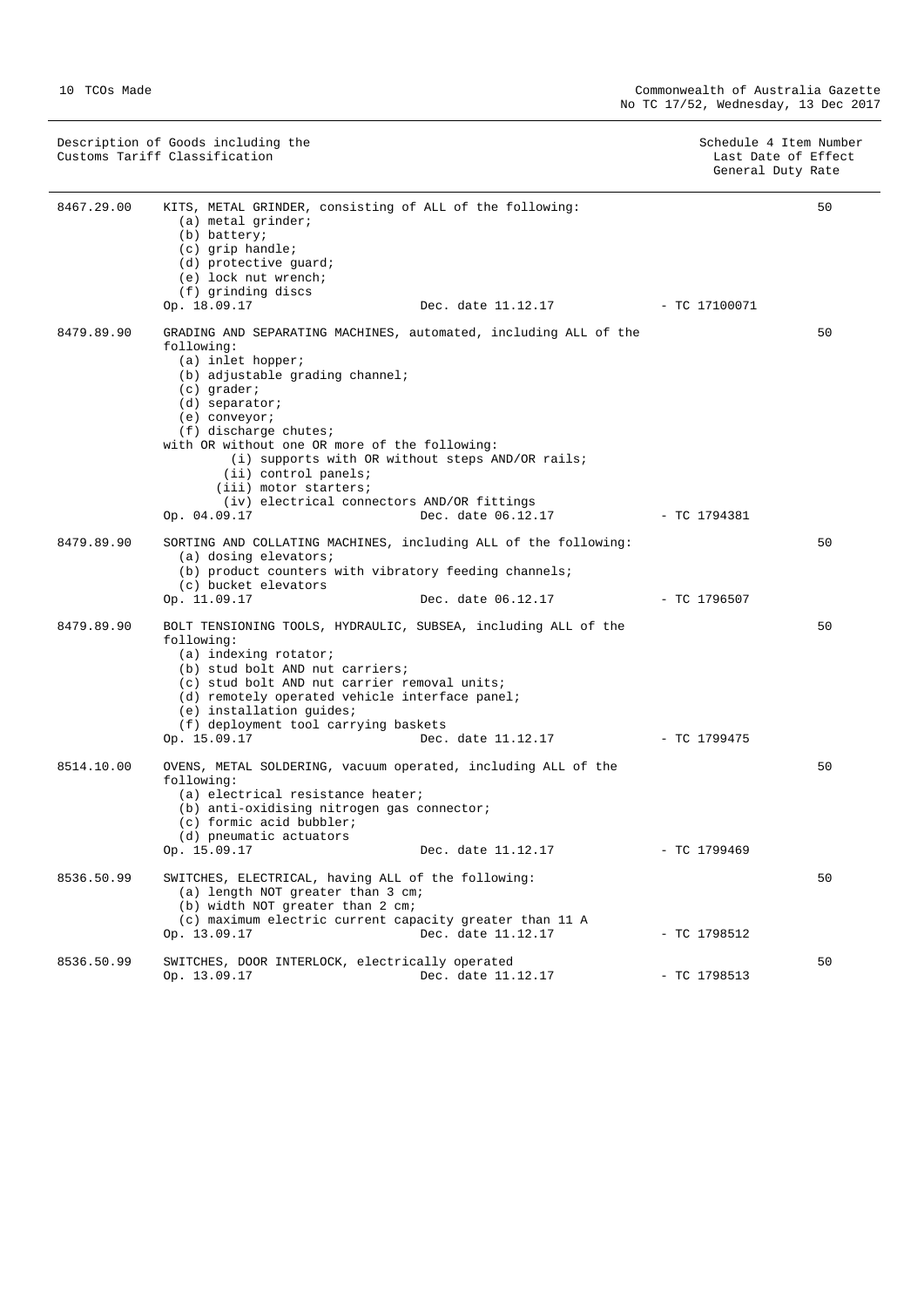Description of Goods including the Schedule 4 Item Number (Schedule 4 Item Number 6 Australia) Customs Tariff Classification Last Date of Effect

General Duty Rate

| 8704.21.10 | TRUCKS, OFF-ROAD TIPPING, 4 X 4 wheel drive, having ALL of the<br>following:<br>(a) multi-directional tipping tray;<br>(b) compression ignition engine;<br>(c) gross vehicle weight NOT less than 1.3 t and NOT greater<br>than $2.5$ t,<br>with OR without a hydraulic scissor lifter<br>Op. 15.09.17<br>Dec. date 11.12.17                                                                                                                                                                                                                                                               | - TC 1799457                   | 50 |
|------------|--------------------------------------------------------------------------------------------------------------------------------------------------------------------------------------------------------------------------------------------------------------------------------------------------------------------------------------------------------------------------------------------------------------------------------------------------------------------------------------------------------------------------------------------------------------------------------------------|--------------------------------|----|
| 8705.90.00 | TRUCKS, BREAKDOWN RECOVERY, off road, having ALL of the<br>following:<br>(a) compression ignition engine;<br>$(b)$ 10 x 10 wheel drive;<br>(c) cooling rig mounted above chassis;<br>(d) gross vehicle weight NOT less than 38 t and NOT greater<br>than $58$ t;<br>$(e)$ winch;<br>(f) steerable tag axle;<br>(g) operating temperature NOT less than -29 degrees Celsius<br>and NOT greater than +49 degrees Celsius;<br>(h) rear underlift recovery unit;<br>$(i)$ earth anchors;<br>(j) rotating crane, having a maximum reach NOT less than 9 m                                       |                                | 50 |
| 8705.90.00 | Op. 13.09.17<br>Dec. date 11.12.17<br>TRUCKS, BREAKDOWN RECOVERY, off road, having ALL of the<br>following:<br>(a) compression ignition engine;<br>$(b)$ 6 x 6 wheel drive;<br>(c) cooling rig mounted above chassis;<br>(d) gross vehicle weight NOT less than 25 t and NOT greater<br>than $37$ t;<br>$(e)$ winch;<br>(f) operating temperature NOT less than -29 degrees Celsius<br>and NOT greater than +49 degrees Celsius;<br>(q) rear underlift recovery unit;<br>$(h)$ earth anchors;<br>(j) crane, having a maximum reach NOT less than 6 m<br>Op. 13.09.17<br>Dec. date 11.12.17 | $-$ TC 1798522<br>- TC 1798529 | 50 |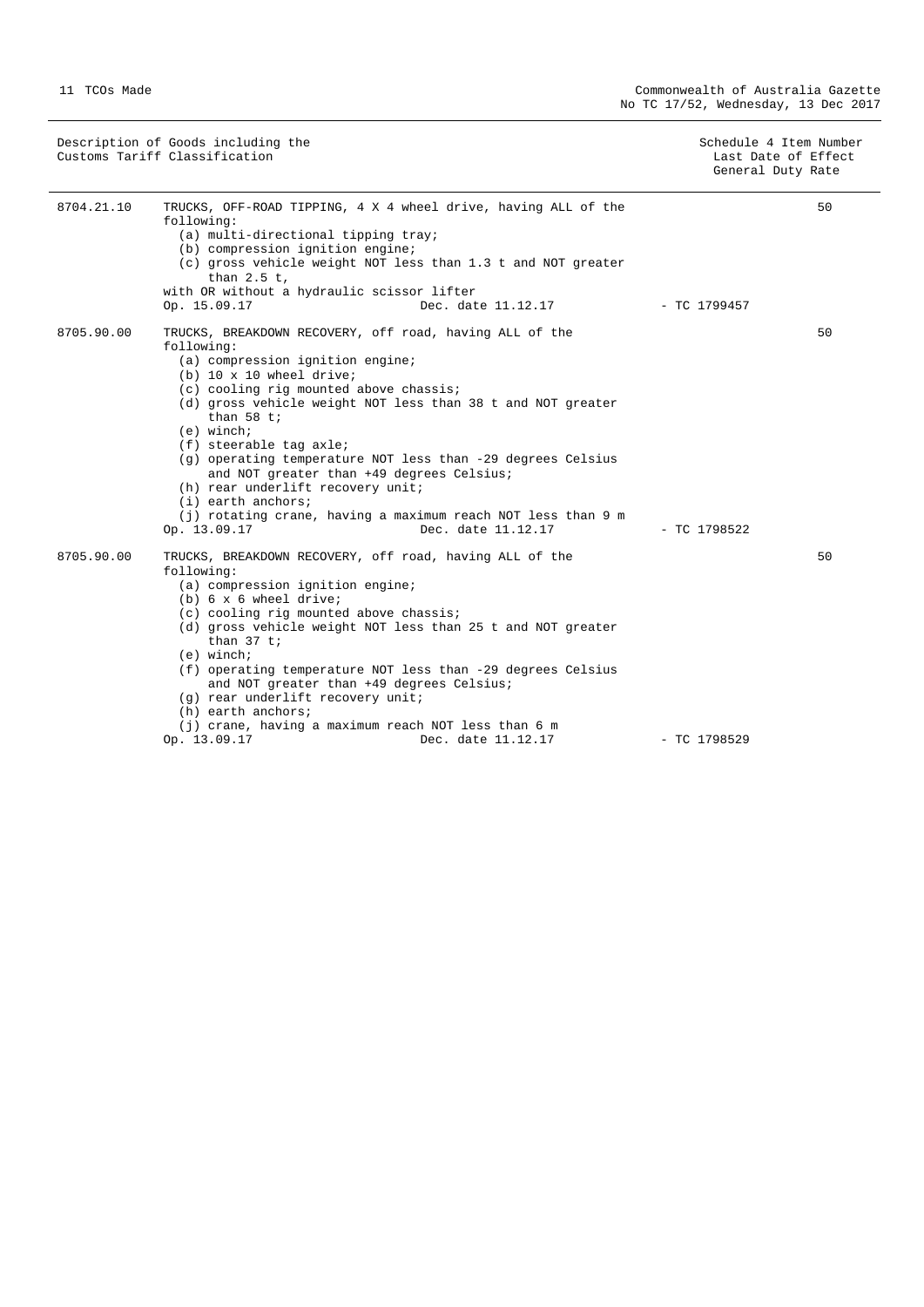#### **NOTIFICATION OF AN AUSTRALIAN INDUSTRY REVOCATION REQUEST - SECTION 269SC(1A) CUSTOMS ACT**

Applications have been lodged for revocation of the Tariff Concession Orders set out in the following TABLE.

The Lodgement Request Date shown in the table below is the intended revocation date for the Tariff Concession Order which will take effect should the application for revocation be successful.

Importations not covered by in-transit provisions may be subject to post action as any decision to revoke an order is backdated to the date of request for revocation.

| TH)<br>EL P. | TARLE |
|--------------|-------|
|              |       |

|            | Description of Goods including the<br>Customs Tariff Classification                                                                                                                                                                                                                                                                                                                                                                                                                                                                                                                                                                                                                                                                                                                                                                                                                            | Schedule 4 Item Number<br>Lodgement Request Date |
|------------|------------------------------------------------------------------------------------------------------------------------------------------------------------------------------------------------------------------------------------------------------------------------------------------------------------------------------------------------------------------------------------------------------------------------------------------------------------------------------------------------------------------------------------------------------------------------------------------------------------------------------------------------------------------------------------------------------------------------------------------------------------------------------------------------------------------------------------------------------------------------------------------------|--------------------------------------------------|
| 7210.30.00 | STEEL, flat rolled, non-alloy, electrolytically plated or<br>coated with zinc, in coils, having ALL of the following:<br>(a) yield strength NOT less than 140 MPa and NOT greater than<br>$210$ MPa;<br>(b) tensile strength NOT less than 270 MPa and NOT greater<br>than 350 MPa;<br>(c) total elongation NOT less than 38%;<br>(d) total coating mass NOT less than 47 g/m2 and NOT greater<br>than 61 $q/m2$ on each side;<br>(e) thickness 0.70 mm and width 1 160 mm                                                                                                                                                                                                                                                                                                                                                                                                                     | 50<br>04.12.17                                   |
|            | For the purposes of this Order, tolerances allowable for<br>specification (e) are:<br>(a) thickness $+/- 10\%$<br>(b) width $+/- 1$ %<br>Op. 13.03.13<br>Dec. date 03.06.13                                                                                                                                                                                                                                                                                                                                                                                                                                                                                                                                                                                                                                                                                                                    | $- TC$ 1309163                                   |
| 7210.30.00 | STEEL, flat rolled, non-alloy, electrolytically plated OR coated<br>with zinc, in coils, having ALL of the following:<br>(a) yield strength NOT less than 110 MPa and NOT greater than<br>$240$ MPa;<br>(b) tensile strength NOT less than 260 MPa;<br>(c) elongation NOT less than 37%;<br>(d) coating mass NOT less than 36 $q/m2$ and NOT greater than<br>90 q/m2 on each side;<br>(e) in ANY of the following sizes:<br>(i) thickness 0.70 mm and width 980 mm;<br>(ii) thickness 0.70 mm and width 1 160 mm;<br>(iii) thickness 0.70 mm and width 1 250 mm;<br>(iv) thickness 0.70 mm and width 1 520 mm;<br>(v) thickness 0.70 mm and width 1 640 mm;<br>(vi) thickness 0.80 mm and width 960 mm;<br>(vii) thickness 0.80 mm and width 1 160 mm;<br>(viii) thickness 0.80 mm and width 1 370 mm;<br>(ix) thickness 0.80 mm and width 1 600 mm;<br>(x) thickness 0.90 mm and width 950 mm | 50<br>04.12.17                                   |
|            | For the purposes of this Order, tolerances allowable for<br>specification (e) are:<br>(a) thickness $+/- 10o$<br>$(b) width +/- 1%$<br>Op. 22.05.13<br>Dec. date 12.08.13                                                                                                                                                                                                                                                                                                                                                                                                                                                                                                                                                                                                                                                                                                                      | $-$ TC 1316842                                   |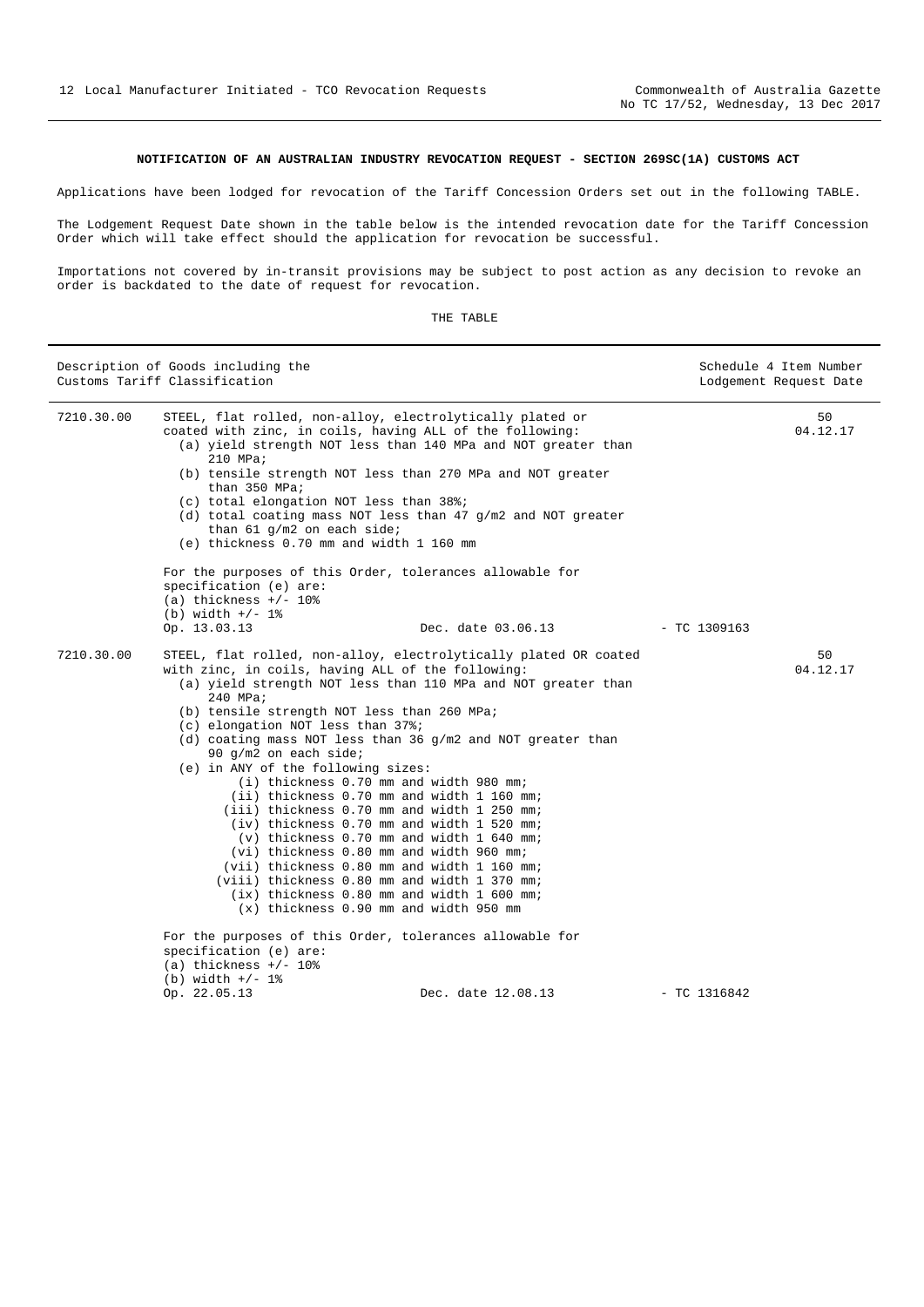7210.49.00 STEEL, flat rolled non-alloy, hot dipped galvannealed zinc coated, in coils, having ALL of the following: (a) yield strength NOT less than 275 MPa and NOT greater than 380 MPa; (b) tensile strength NOT less than 440 MPa; (c) elongation NOT less than 30%; (d) coating mass NOT less than 45 g/m2 and NOT greater than 65 g/m2 on each side; (e) thickness 2.00 mm and width 792 mm For the purposes of this Order, tolerances allowable for specification (e) are: (a) thickness  $+/- 10$ % (b) width  $+/- 1$ %<br>Op. 04.02.13 Op. 04.02.13 Dec. date 02.05.13 - TC 1304297  $50$ 04.12.17 7210.49.00 STEEL, flat rolled, non-alloy, hot dipped galvannealed zinc coated, in coils, having ALL of the following: (a) yield strength NOT less than 115 MPa and NOT greater than 305 MPa; (b) tensile strength NOT less than 270 MPa; (c) elongation NOT less than 37% and NOT greater than 57%; (d) coating mass NOT less than 35 g/m2 and NOT greater than 65 g/m2 on each side; (e) in ANY of the following sizes: (i) thickness 0.55 mm and width 1 117 mm; (ii) thickness 0.55 mm and width 1 201 mm; (iii) thickness 0.60 mm and width 1 473 mm; (iv) thickness 0.65 mm and width 895 mm; (v) thickness 0.65 mm and width 1 275 mm; (vi) thickness 0.65 mm and width 1 595 mm; (vii) thickness 0.70 mm and width 870 mm; (viii) thickness 0.75 mm and width 1 090 mm; (ix) thickness 0.75 mm and width 1 450 mm; (x) thickness 0.80 mm and width 1 214 mm; (xi) thickness 0.80 mm and width 1 700 mm; (xii) thickness 1.00 mm and width 815 mm; (xiii) thickness 1.00 mm and width 1 180 mm; (xiv) thickness 1.40 mm and width 933 mm; (xv) thickness 1.40 mm and width 1 070 mm; (xvi) thickness 1.80 mm and width 835 mm; (xvii) thickness 1.80 mm and width 1 022 mm For the purposes of this Order, tolerances allowable for specification (e) are:  $(a)$  thickness  $+/$ - 10%  $(h)$  width  $+/- 1$ Op. 04.03.13 Dec. date 13.05.13 - TC 1308115 50 04.12.17 7210.49.00 STEEL, flat rolled, non-alloy, hot dipped galvannealed zinc coated, in coils, having ALL of the following: (a) yield strength NOT less than 160 MPa and NOT greater than 325 MPa; (b) tensile strength NOT less than 270 MPa; (c) elongation NOT less than 35% and NOT greater than 50%; (d) coating mass NOT less than 45 g/m2 and NOT greater than 65 g/m2 on each side; (e) in ANY of the following sizes: (i) thickness 1.00 mm and width 878 mm; (ii) thickness 1.20 mm and width 801 mm; (iii) thickness 1.20 mm and width 1 049 mm; (iv) thickness 1.40 mm and width 1 030 mm; (v) thickness 1.60 mm and width 870 mm; (vi) thickness 1.60 mm and width 1 172 mm; (vii) thickness 1.80 mm and width 960 mm; (viii) thickness 1.80 mm and width 1 175 mm; (ix) thickness 2.00 mm and width 1 070 mm For the purposes of this Order, tolerances allowable for specification (e) are:  $(a)$  thickness  $+/$ - 10% (b) width  $+/- 1$  %<br>Op. 04.03.13 Op. 04.03.13 Dec. date 13.05.13 - TC 1308121  $50$ 04.12.17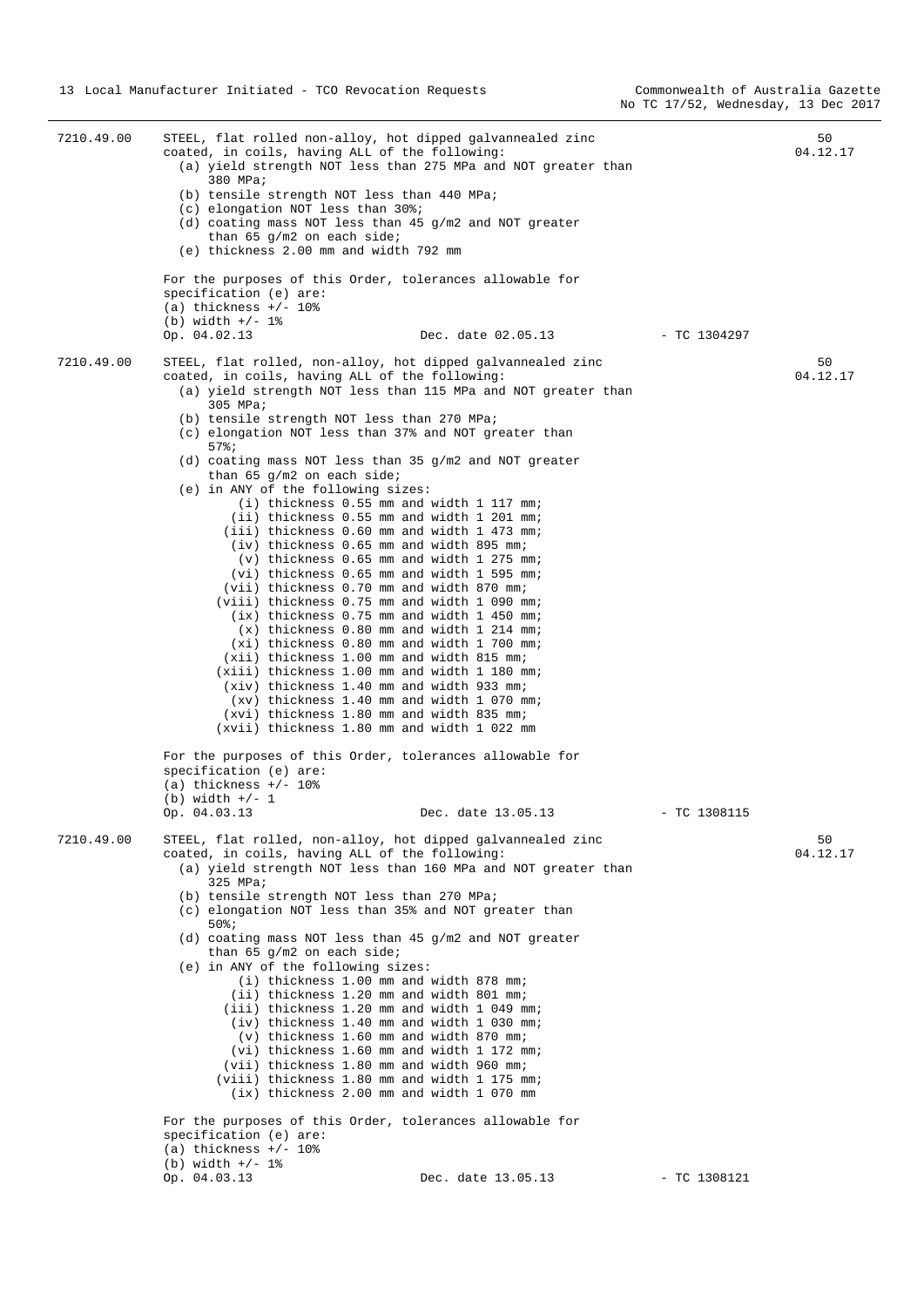| 7210.49.00 | STEEL, flat rolled, non-alloy, hot dipped galvannealed zinc<br>coated, in coils, having ALL of the following:<br>(a) yield strength NOT less than 155 MPa and NOT greater than<br>295 MPa;<br>(b) tensile strength NOT less than 340 MPa;<br>(c) elongation NOT less than 34%;<br>(d) coating mass NOT less than 35 $g/m2$ and NOT greater<br>than 65 $q/m2$ on each side;<br>(e) thickness 0.75 mm and width 1 600 mm<br>For the purposes of this Order, tolerances allowable for |                                                                                                                                                                                          |                | 50<br>04.12.17 |
|------------|------------------------------------------------------------------------------------------------------------------------------------------------------------------------------------------------------------------------------------------------------------------------------------------------------------------------------------------------------------------------------------------------------------------------------------------------------------------------------------|------------------------------------------------------------------------------------------------------------------------------------------------------------------------------------------|----------------|----------------|
|            | specification (e) are:<br>(a) thickness $+/- 10$ %<br>(b) width $+/- 1$ %                                                                                                                                                                                                                                                                                                                                                                                                          |                                                                                                                                                                                          |                |                |
|            | Op. 04.03.13                                                                                                                                                                                                                                                                                                                                                                                                                                                                       | Dec. date 13.05.13                                                                                                                                                                       | $-$ TC 1308125 |                |
| 7210.49.00 | coated, in coils, having ALL of the following:<br>400 MPa;<br>(b) tensile strength NOT less than 390 MPa;<br>(c) elongation NOT less than 28%;<br>than 65 $g/m2$ on each side;<br>(e) thickness 2.00 mm and width 785 mm                                                                                                                                                                                                                                                           | STEEL, flat rolled, non-alloy, hot dipped galvannealed zinc<br>(a) yield strength NOT less than 235 MPa and NOT greater than<br>(d) coating mass NOT less than 35 $q/m2$ and NOT greater |                | 50<br>04.12.17 |
|            | specification (e) are:<br>(a) thickness $+/- 108$<br>(b) width $+/- 1$ %                                                                                                                                                                                                                                                                                                                                                                                                           | For the purposes of this order, tolerances allowable for                                                                                                                                 |                |                |
|            | Op. 29.05.13                                                                                                                                                                                                                                                                                                                                                                                                                                                                       | Dec. date 19.08.13                                                                                                                                                                       | $-$ TC 1317486 |                |
| 7210.49.00 | coated, in coils, having ALL of the following:<br>(a) yield strength NOT greater than 250 MPa;<br>(b) tensile strength NOT less than 270 MPa;<br>(c) elongation NOT less than 36%;<br>greater than 70 $q/m2i$<br>(e) thickness 1.15 mm and width 1 105 mm                                                                                                                                                                                                                          | STEEL, flat rolled, non-alloy, hot dipped galvannealed zinc<br>(d) coating mass on each side NOT less than 30 g/m2 and NOT                                                               |                | 50<br>04.12.17 |
|            | specification (e) are:<br>(a) thickness $+/- 108$                                                                                                                                                                                                                                                                                                                                                                                                                                  | For the purposes of this Order, tolerances allowable for                                                                                                                                 |                |                |
|            | (b) width $+/- 1$ %<br>Op. 06.09.13                                                                                                                                                                                                                                                                                                                                                                                                                                                | Dec. date 02.12.13                                                                                                                                                                       | $-$ TC 1330458 |                |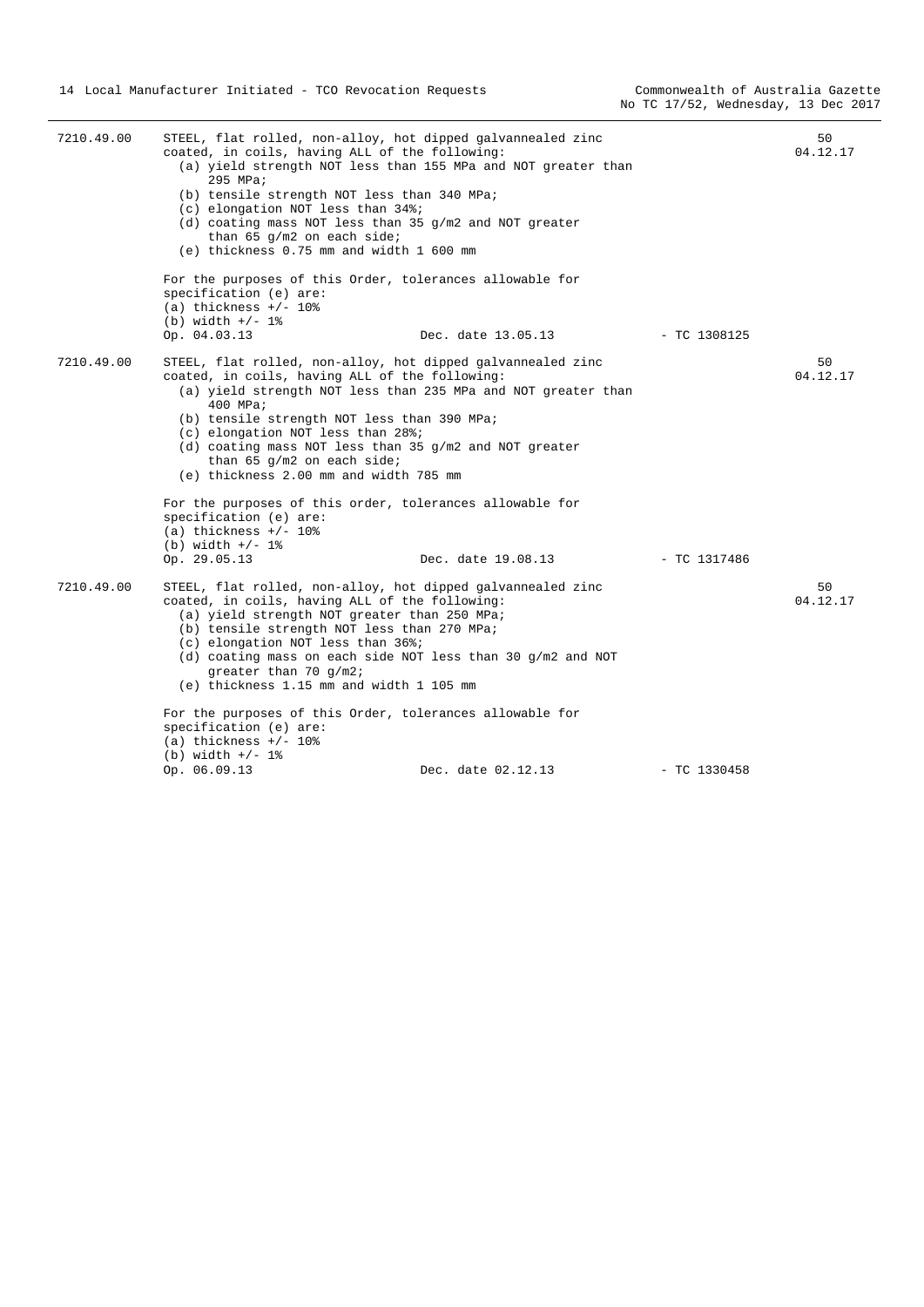```
7210.49.00 STEEL, flat rolled, non-alloy steel, hot dipped galvannealed 
              zinc coated, in coils, having ALL of the following: 
                 (a) yield strength NOT less than 115 MPa and NOT greater than 
                      305 MPa; 
                 (b) tensile strength NOT less than 270 MPa; 
                 (c) total elongation NOT less than 37% and NOT greater 
                     than 57%; 
                 (d) total coating mass NOT less than 35 g/m2 and NOT greater 
                    than 65 g/m2 on each side;
                  (e) in ANY of the following sizes: 
                          (i) thickness 0.65 mm and width 870 mm; 
                          (ii) thickness 0.65 mm and width 930 mm; 
                         (iii) thickness 0.65 mm and width 1 150 mm; 
                          (iv) thickness 0.65 mm and width 1 640 mm; 
                           (v) thickness 0.65 mm and width 1 645 mm; 
                          (vi) thickness 0.65 mm and width 1 680 mm; 
                         (vii) thickness 0.65 mm and width 1 710 mm; 
                        (viii) thickness 0.70 mm and width 925 mm; 
                          (ix) thickness 0.70 mm and width 930 mm; 
                           (x) thickness 0.70 mm and width 1 000 mm; 
                          (xi) thickness 0.70 mm and width 1 005 mm; 
                         (xii) thickness 0.70 mm and width 1 010 mm; 
                        (xiii) thickness 0.70 mm and width 1 045 mm; 
                         (xiv) thickness 0.70 mm and width 1 455 mm; 
                          (xv) thickness 0.70 mm and width 1 485 mm; 
                         (xvi) thickness 0.70 mm and width 1 550 mm; 
                        (xvii) thickness 0.75 mm and width 1 135 mm; 
                       (xviii) thickness 0.75 mm and width 1 140 mm; 
                         (xix) thickness 0.75 mm and width 1 625 mm; 
                          (xx) thickness 0.75 mm and width 1 670 mm; 
                         (xxi) thickness 0.80 mm and width 1 060 mm; 
                        (xxii) thickness 0.80 mm and width 1 150 mm; 
                       (xxiii) thickness 0.80 mm and width 1 200 mm; 
                        (xxiv) thickness 1.00 mm and width 1 610 mm; 
                         (xxv) thickness 1.20 mm and width 1 595 mm; 
                        (xxvi) thickness 2.30 mm and width 985 mm 
              For the purposes of this Order, tolerances allowable for 
              specification (e) are: 
              (a) thickness +/- 10%
              (b) width +/- 1<br>Op. 28.12.12
                                                  Dec. date 18.03.13 - TC 1349351
                                                                                                          5004.12.17 
7210.49.00 STEEL, flat rolled, non-alloy steel, hot dipped galvannealed 
              zinc coated, in coils, having ALL of the following: 
                 (a) yield strength NOT less than 155 MPa and NOT 
                     greater than 295 MPa; 
                 (b) tensile strength NOT less than 340 MPa; 
                 (c) total elongation NOT less than 34%; 
                 (d) total coating mass NOT less than 35 g/m2 and NOT 
                     greater than 65 g/m2 on each side; 
                 (e) in ANY of the following sizes: 
                            (i) thickness 0.70 mm and width 830 mm; 
                           (ii) thickness 0.70 mm and width 855 mm; 
                          (iii) thickness 0.75 mm and width 840 mm; 
                         (iy) thickness 0.75 mm and width 855 mm;
                            (v) thickness 0.75 mm and width 1 630 mm; 
                           (vi) thickness 0.75 mm and width 1 645 mm; 
                          (vii) thickness 0.75 mm and width 1 683 mm; 
                         (viii) thickness 0.75 mm and width 1 700 mm; 
                           (ix) thickness 1.20 mm and width 1 170 mm; 
                            (x) thickness 1.20 mm and width 1 175 mm; 
                           (xi) thickness 1.20 mm and width 1 198 mm; 
                          (xii) thickness 1.60 mm and width 1 160 mm 
              For the purposes of this Order, tolerances allowable for 
              specification (e) are: 
              (a) thickness +/- 10%
              (b) width +/- 1% 
              Op. 28.12.12 Dec. date 18.03.13 - TC 1349352 
                                                                                                          50 
                                                                                                       04.12.17
```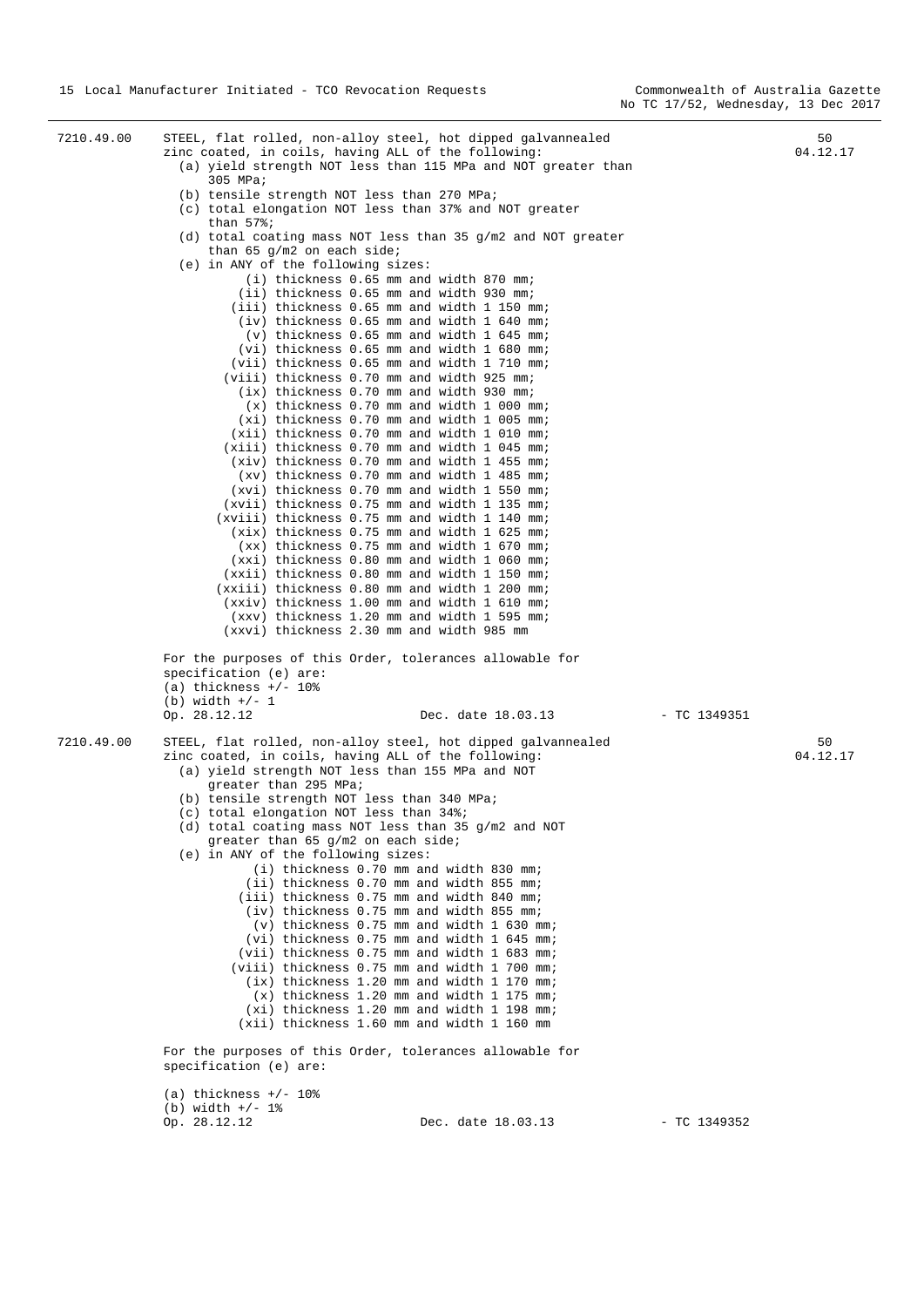| 7210.49.00 |                                             | STEEL, flat rolled, non-alloy steel, hot dipped galvannealed   |                | 50       |
|------------|---------------------------------------------|----------------------------------------------------------------|----------------|----------|
|            |                                             | zinc coated, in coils, having ALL of the following:            |                | 04.12.17 |
|            |                                             | (a) yield strength NOT less than 235 MPa and NOT greater than  |                |          |
|            | $400$ MPa;                                  |                                                                |                |          |
|            | (b) tensile strength NOT less than 390 MPa; |                                                                |                |          |
|            | (c) total elongation NOT less than 28%;     |                                                                |                |          |
|            |                                             | (d) total coating mass NOT less than 35 $q/m2$ and NOT greater |                |          |
|            | than 65 $q/m2$ on each side;                |                                                                |                |          |
|            | (e) in ANY of the following sizes:          |                                                                |                |          |
|            |                                             | (i) thickness 2.00 mm and width 975 mm;                        |                |          |
|            |                                             | (ii) thickness 2.30 mm and width 948 mm;                       |                |          |
|            |                                             | (iii) thickness 2.30 mm and width 1 030 mm;                    |                |          |
|            |                                             | $(iv)$ thickness 2.30 mm and width 1 190 mm;                   |                |          |
|            |                                             | $(v)$ thickness 2.60 mm and width 1 230 mm                     |                |          |
|            |                                             | For the purposes of this Order, tolerances allowable for       |                |          |
|            | specification (e) are:                      |                                                                |                |          |
|            | $(a)$ thickness $+/$ - 10%                  |                                                                |                |          |
|            | (b) width $+/- 1$ %                         |                                                                |                |          |
|            | Op. 28.12.12                                | Dec. date 18.03.13                                             | $-$ TC 1349354 |          |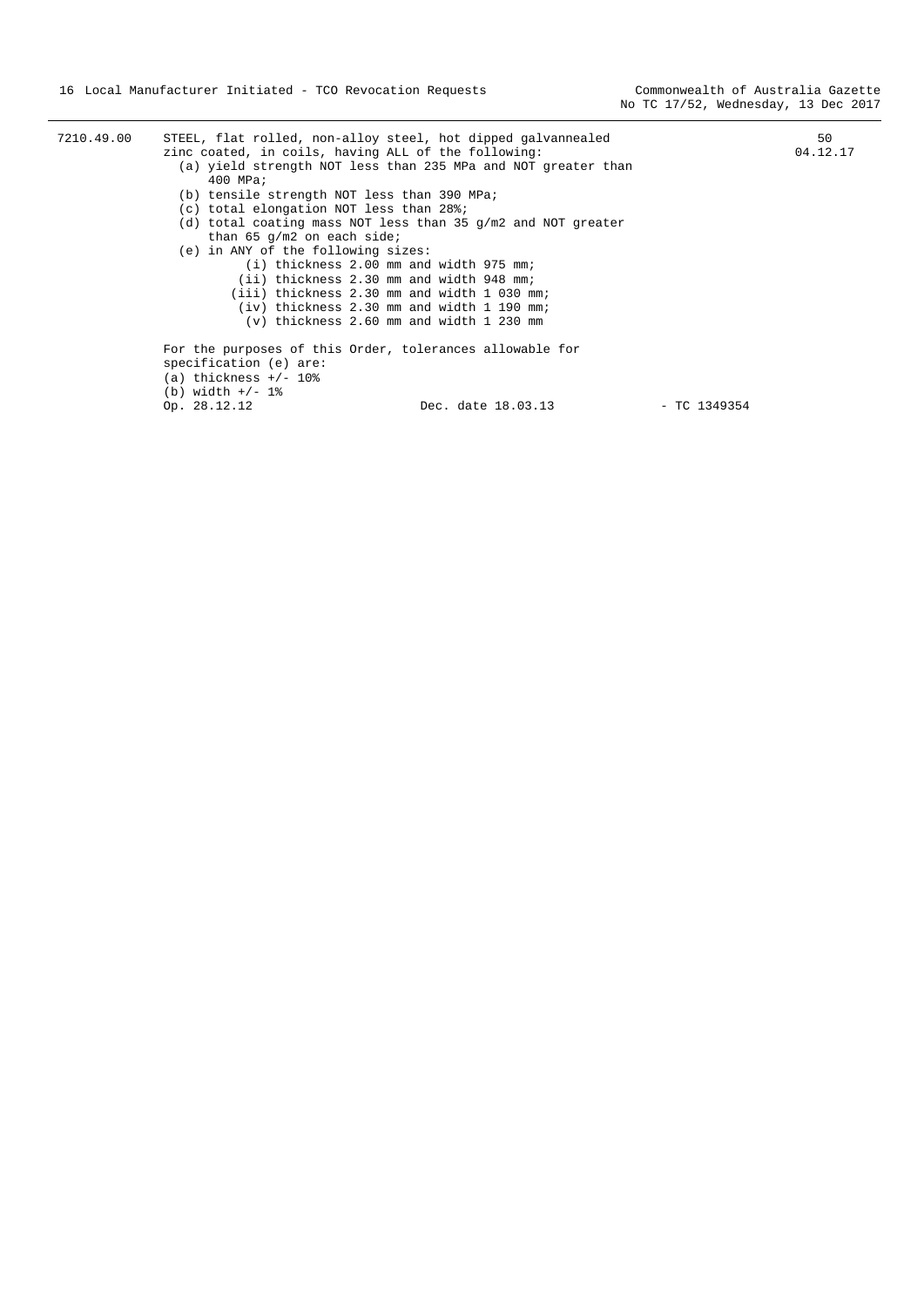#### **NOTICE PURSUANT TO SECTION 269SE(2) - TARIFF CONCESSION ORDER REVOCATION AT THE COMPTROLLER-GENERAL OF CUTOMS**

The Tariff Concession Orders listed in THE TABLE below have not been used for at least 2 years and have been revoked under Section 269SD(1A). In transit provisions apply.

The intention to revoke these orders was notified in Gazette 17/47 dated 8 November 2017.

Contact: Phone 02 6198 7289, fax 02 6275 6376 or email tarcon@border.gov.au.

| RТ |
|----|
|    |

| Description of Goods including the<br>Customs Tariff Classification |                                                                                                                                                                                                                                                                                                                                                                       | Schedule 4 Item Number<br>Last Date of Effect |                |
|---------------------------------------------------------------------|-----------------------------------------------------------------------------------------------------------------------------------------------------------------------------------------------------------------------------------------------------------------------------------------------------------------------------------------------------------------------|-----------------------------------------------|----------------|
| 2909.49.00                                                          | DI-TRIMETHYLOLPROPANE<br>Op. 10.03.09<br>Dec. date 29.05.09                                                                                                                                                                                                                                                                                                           | $-$ TC 0908130                                | 50<br>05.12.17 |
|                                                                     | 2 Years non use. In transit provisions apply                                                                                                                                                                                                                                                                                                                          |                                               |                |
| 3816.00.00                                                          | RAMMING MIXTURES, HEARTH OR TUYERE ZONE, BLAST FURNACE, resin<br>bonded graphite, having ALL of the following:<br>(a) graphite content NOT less than 80%;<br>(b) thermal conductivity NOT less than 22 W/mK after drying to<br>110 degrees Celsius<br>Op. 12.01.09<br>Dec. date 03.04.09                                                                              | $-$ TC 0900425                                | 50<br>05.12.17 |
|                                                                     | 2 Years non use. In transit provisions apply                                                                                                                                                                                                                                                                                                                          |                                               |                |
| 3816.00.00                                                          | RAMMING MIXTURES, RESIN BONDED, HEARTH OR CERAMIC PAD, BLAST<br>FURNACE, having ALL of the following:<br>(a) fixed carbon or graphite content NOT less than 39%;<br>(b) alumina content NOT less than 14%<br>Dec. date 15.05.09<br>Op. 17.02.09                                                                                                                       | $-$ TC 0905484                                | 50<br>05.12.17 |
|                                                                     | 2 Years non use. In transit provisions apply                                                                                                                                                                                                                                                                                                                          |                                               |                |
| 3816.00.00                                                          | RAMMING MIXTURES, RESIN BONDED, BLAST FURNACE STAVES, having BOTH<br>of the following:<br>(a) fixed carbon or graphite content NOT less than 29%;<br>(b) silicon carbide content NOT less than 19%<br>Op. 17.02.09<br>Dec. date 15.05.09                                                                                                                              | $-$ TC 0905486                                | 50<br>05.12.17 |
|                                                                     | 2 Years non use. In transit provisions apply                                                                                                                                                                                                                                                                                                                          |                                               |                |
| 3816.00.00                                                          | RAMMING MIXTURES, REFRACTORY, HEAT TRANSFER, BLAST FURNACE,<br>silicon carbide based, having ALL of the following:<br>(a) silicon carbide (SiC) content NOT less than $45\$ ;<br>(b) alumina content NOT less than 8%;<br>(c) silica (amorphous fumes) content NOT less than 2%;<br>(d) clay kaolinite content NOT less than 2%<br>Dec. date 29.05.09<br>Op. 11.03.09 | $-$ TC 0908207                                | 50<br>05.12.17 |
|                                                                     | 2 Years non use. In transit provisions apply                                                                                                                                                                                                                                                                                                                          |                                               |                |
| 3816.00.00                                                          | GUNNING MIXTURES, REFRACTORY, HOT BLAST MAIN FLAT ARCH, BLAST<br>FURNACE, having ALL of the following:<br>(a) chamotte content NOT less than 23%;<br>(b) bauxite content NOT less than 23%;<br>(c) clay kaolinite content NOT less than 8%;<br>(d) alumina content NOT less than 8%<br>Dec. date 29.05.09<br>Op. 11.03.09                                             | $-$ TC 0908211                                | 50<br>05.12.17 |
|                                                                     | 2 Years non use. In transit provisions apply                                                                                                                                                                                                                                                                                                                          |                                               |                |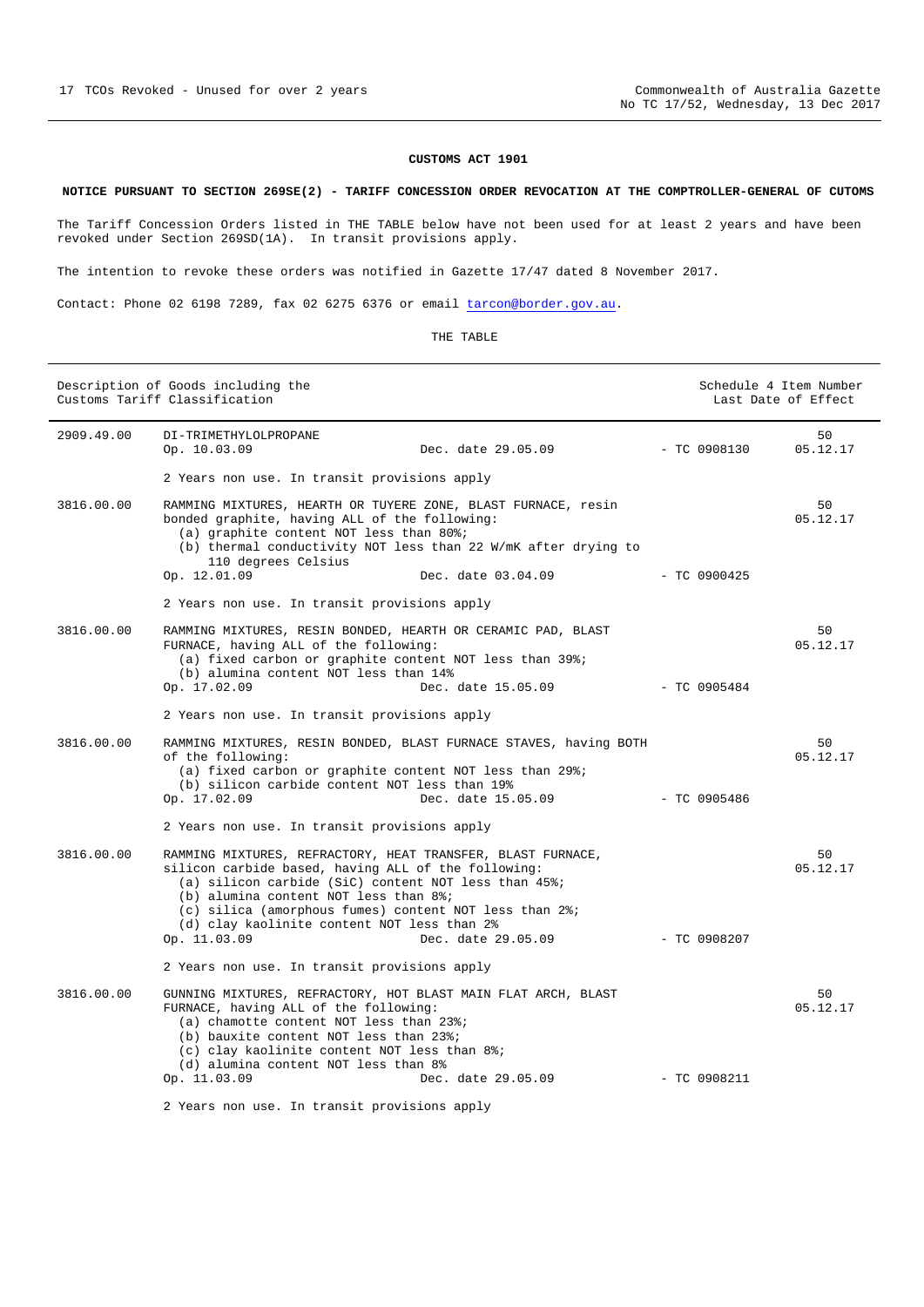|            | Description of Goods including the<br>Customs Tariff Classification                                                                                                                                                                                                                                                                                                                                                                      |                    |                | Schedule 4 Item Number<br>Last Date of Effect |
|------------|------------------------------------------------------------------------------------------------------------------------------------------------------------------------------------------------------------------------------------------------------------------------------------------------------------------------------------------------------------------------------------------------------------------------------------------|--------------------|----------------|-----------------------------------------------|
| 4819.50.00 | PACKAGING, RECORD AND/OR CD AND/OR DVD, having a composition of<br>NOT less than 75% processed elephant dung<br>Op. 20.07.09                                                                                                                                                                                                                                                                                                             | Dec. date 02.10.09 | - TC 0925641   | 50<br>05.12.17                                |
|            | 2 Years non use. In transit provisions apply                                                                                                                                                                                                                                                                                                                                                                                             |                    |                |                                               |
| 7411.29.00 | TUBING, copper, solid drawn, finned, having ALL of the following:<br>(a) copper to ASME specification SB-75;<br>(b) continuous integrally rolled fins (not welded or<br>mechanically (attached) with thickness of 0.53 mm<br>to 0.66 mm;<br>(c) overall fin diameter 38 mm to 46 mm;<br>(d) 275 to 350 fins/m;<br>(e) tube internal diameter 15 mm to 22.5 mm and wall thickness<br>$1.00$ mm to $1.9$ mm;<br>(f) length exceeding 49 mm |                    |                | 50<br>05.12.17                                |
|            | Op. 27.10.94                                                                                                                                                                                                                                                                                                                                                                                                                             | Dec. date 18.02.09 | $-$ TC 0902892 |                                               |
|            | 2 Years non use. In transit provisions apply                                                                                                                                                                                                                                                                                                                                                                                             |                    |                |                                               |
| 7411.29.00 | U TUBES, STEAM BOILER, copper-aluminium alloy<br>Op. 26.03.09                                                                                                                                                                                                                                                                                                                                                                            | Dec. date 19.06.09 | $-$ TC 0910175 | 50<br>05.12.17                                |
|            | 2 Years non use. In transit provisions apply                                                                                                                                                                                                                                                                                                                                                                                             |                    |                |                                               |
| 8417.90.00 | RAMMING STRIPS, BLAST FURNACE, metal<br>Op. 16.01.09                                                                                                                                                                                                                                                                                                                                                                                     | Dec. date 14.04.09 | - TC 0901468   | 50<br>05.12.17                                |
|            | 2 Years non use. In transit provisions apply                                                                                                                                                                                                                                                                                                                                                                                             |                    |                |                                               |
| 8419.40.00 | FLUIDIZED CATALYTIC CRACKING UNITS, comprising ALL of the<br>following:<br>$(a)$ reactors;<br>(b) regenerators;<br>(c) distillation columns;<br>(d) fractionators;<br>(e) electrostatic precipitators;<br>$(f)$ pumps;<br>$(g)$ valves;<br>(h) turbines;<br>(i) cyclones<br>Op. 28.05.09                                                                                                                                                 | Dec. date 21.08.09 | $-$ TC 0918136 | 50<br>05.12.17                                |
|            | 2 Years non use. In transit provisions apply                                                                                                                                                                                                                                                                                                                                                                                             |                    |                |                                               |
| 8419.89.90 | AIR SEPARATION UNITS, comprising ALL of the following:<br>(a) cold boxes;<br>$(b)$ compressors;<br>$(c)$ controllers;<br>(d) filters;<br>(e) heat exchangers;<br>$(f)$ pumps;<br>(g) refrigeration units;<br>$(h)$ sieves;<br>$(i)$ turbines;<br>$(j)$ vessels                                                                                                                                                                           |                    |                | 50<br>05.12.17                                |
|            | Op. 21.05.09                                                                                                                                                                                                                                                                                                                                                                                                                             | Dec. date 14.08.09 | $-$ TC 0917314 |                                               |
|            | 2 Years non use. In transit provisions apply                                                                                                                                                                                                                                                                                                                                                                                             |                    |                |                                               |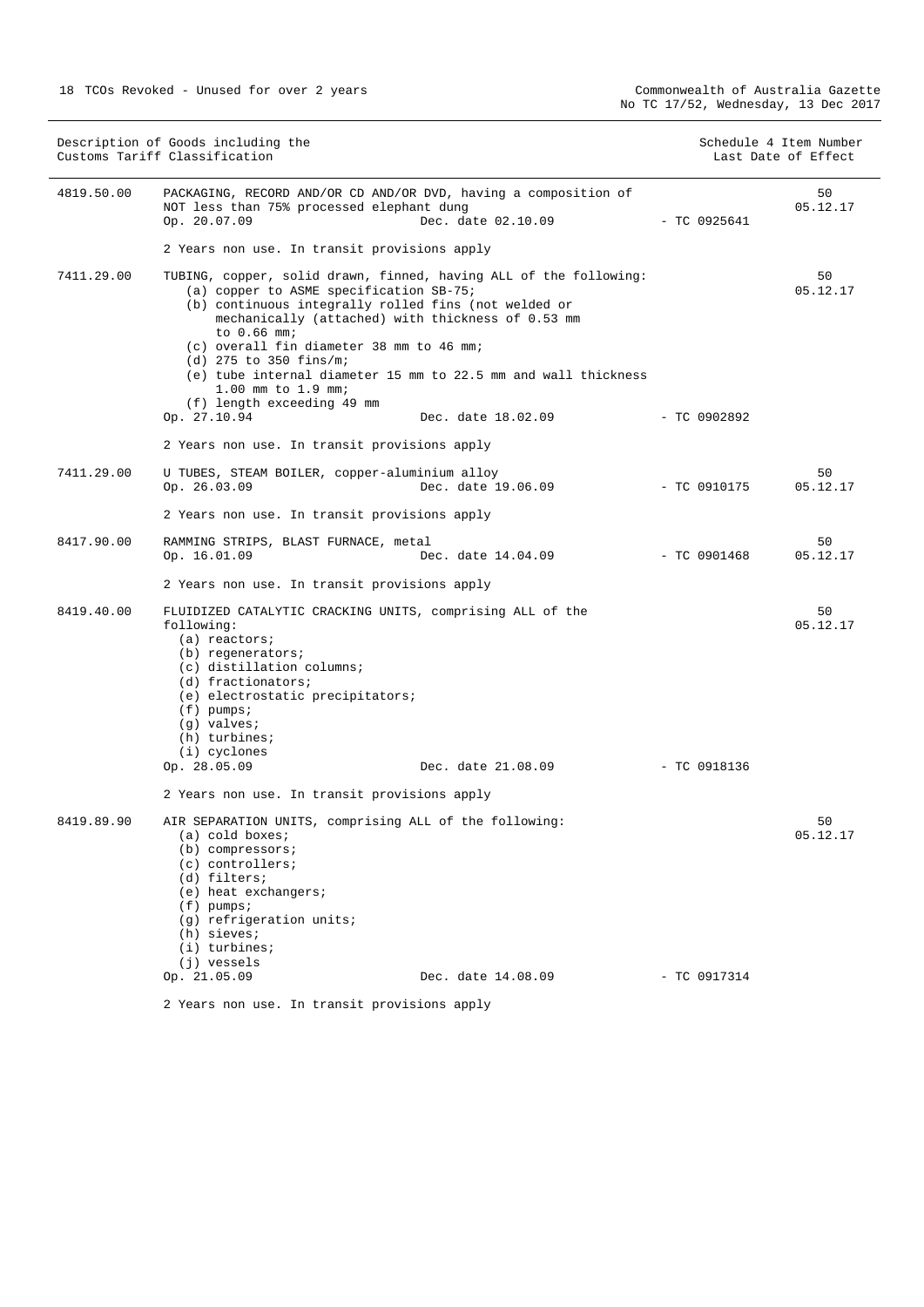#### **TARIFF CONCESSION ORDER REVOCATION AT THE INITIATIVE OF THE COMPTROLLER-GENERAL OF CUSTOMS**

The Tariff Concession Order listed in THE TABLE below has been revoked.

#### THE TABLE

| Description of Goods including the<br>Customs Tariff Classification                                                                                                                                                                                                                                                                                                                                                                                                                                                                                                                                                                                                                                                                                                                                                                                      |                    | Schedule 4 Item Number<br>Last Date of Effect |
|----------------------------------------------------------------------------------------------------------------------------------------------------------------------------------------------------------------------------------------------------------------------------------------------------------------------------------------------------------------------------------------------------------------------------------------------------------------------------------------------------------------------------------------------------------------------------------------------------------------------------------------------------------------------------------------------------------------------------------------------------------------------------------------------------------------------------------------------------------|--------------------|-----------------------------------------------|
| 8417.90.00<br>SMELTER COMPONENTS, including ANY of the following in pre-<br>assembled steel framed modules:<br>(a) slag launders;<br>$(b)$ tundishes;<br>$(c)$ pumps;<br>(d) air AND nitrogen receivers;<br>(e) waste heat boilers;<br>$(f)$ chutes;<br>$(g)$ bins;<br>(h) water tanks with OR without de-aerators;<br>(i) blow down vessels;<br>$(i)$ valve trains;<br>$(k)$ control rooms;<br>(1) dispensing vessels;<br>$(m)$ analysis rooms;<br>$(n)$ chain conveyors;<br>(o) hygiene ducts;<br>(p) hydraulic power pack rooms;<br>$(a)$ electrical rooms;<br>$(r)$ cool rooms;<br>(s) bucket elevators;<br>(t) screw conveyors AND feeders;<br>$(u)$ rapper panels;<br>$(v)$ burner blowers;<br>$(w)$ steam drums;<br>$(x)$ take-up towers;<br>(y) transfer conveyors;<br>$(z)$ chemical dosing systems;<br>(aa) transport supports<br>Op. 06.11.15 | Dec. date 04.02.16 | 50<br>31.10.17<br>$-$ TC 1540956              |
| TCO revoked as per Tariff Concessions Cazette Notice TC 17/46                                                                                                                                                                                                                                                                                                                                                                                                                                                                                                                                                                                                                                                                                                                                                                                            |                    |                                               |

Concessions Gazette Notice TC 17/46, Wednesday, 1 Nov 2017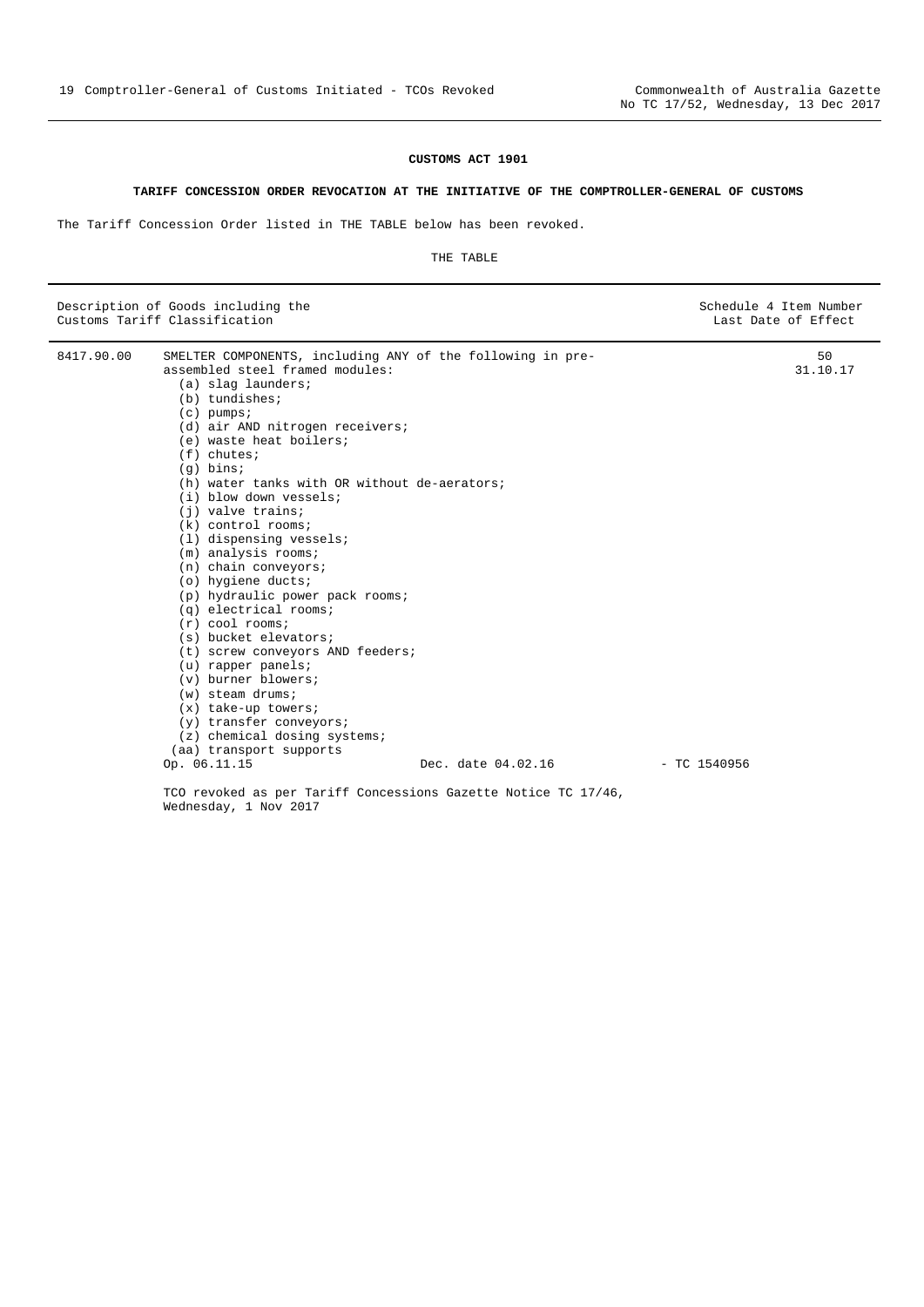#### **COMMERCIAL TARIFF CONCESSION ORDERS (CTCOs) & TARIFF CONCESSION ORDERS (TCOs) NOT USED IN THE PREVIOUS 2 YEARS**

The Comptroller-General of Customs is satisfied that the CTCOs and TCOs listed in the table below are no longer required because, in the 2 years preceding the day of this notice, they have not been quoted in an import declaration to secure a concessional rate of duty.

From Thursday, 11 January 2018, it is intended to take action to revoke these Orders under subsection 269SD(1A) of the Customs Act 1901. If revoked, the TCO ceases to apply on and after 11 January 2018. In accordance with subsection 269SG(2) of the Customs Act 1901, in transit provisions shall apply.

Interested parties are invited to provide, by close of business, Wednesday 10 January 2018, written reasons why an Order should NOT be revoked.

Please advise if any of the Orders listed below have been quoted on an import declaration.

If a request is made to retain an Order used for the granting of a Determination, please specify the Determination and the linked Item number to enable mapping to the Order and its scope.

#### THE TABLE

| Tariff<br>Classification | Description                                                                                                                                                                                                                                                                                                                                                                                 |                                 | Concession Number |  |
|--------------------------|---------------------------------------------------------------------------------------------------------------------------------------------------------------------------------------------------------------------------------------------------------------------------------------------------------------------------------------------------------------------------------------------|---------------------------------|-------------------|--|
| 4823.90.90               | NAPPY CADDIES, polyurethane imitation leather AND suede, with or<br>without change mat                                                                                                                                                                                                                                                                                                      |                                 |                   |  |
|                          | Op. 22.03.10                                                                                                                                                                                                                                                                                                                                                                                | Dec. date 11.06.10              | $-$ TC 1014169    |  |
| 7419.99.00               | HANGERS, PICTURE, copper, comprising both hangers and nails                                                                                                                                                                                                                                                                                                                                 |                                 |                   |  |
|                          | Op. 24.03.10                                                                                                                                                                                                                                                                                                                                                                                | Dec. date 11.06.10              | $-$ TC 1014416    |  |
| 8301.40.00               | LOCKS, MOTOR VEHICLE GLOBAL POSITIONING SYSTEM(GPS), including<br>ALL of the follow:<br>(a) GPS protective holder;<br>(b) steel cable;<br>(c) lock and key                                                                                                                                                                                                                                  |                                 |                   |  |
|                          | Op. 04.03.10                                                                                                                                                                                                                                                                                                                                                                                | Dec. date 28.05.10 - TC 1011288 |                   |  |
| 8421.21.90               | SALT WATER TREATMENT AND CONTROL SYSTEM, HORSE WALKER EXERCISER<br>AND TRAINER, including ALL of the following:<br>$(a)$ pumps;<br>(b) filters;<br>$(c)$ water quality controls;<br>(d) bacterial controls;<br>(e) water level controls;<br>(f) pneumatic valve controls;<br>(g) water chillers;<br>(h) heat exchangers;<br>$(i)$ tandem air compressor;<br>(j) programmable logic controls |                                 |                   |  |
|                          | Op. 15.10.10                                                                                                                                                                                                                                                                                                                                                                                | Dec. date 10.01.11              | $-$ TC 1046375    |  |
| 8424.90.90               | NOZZLES, BLAST FURNACE COOLING TOWER                                                                                                                                                                                                                                                                                                                                                        |                                 |                   |  |
|                          | Op. 24.06.10                                                                                                                                                                                                                                                                                                                                                                                | Dec. date 13.09.10              | $-$ TC 1028501    |  |
| 8428.90.00               | HANDLING SYSTEM, MEDIUM DENSITY FIBREBOARD, consisting of ALL of<br>the following:<br>(a) belt conveyors;<br>(b) stack roller conveyors with OR without hydraulic lifting<br>tables;<br>(c) board turn over conveyors;<br>(d) vacuum destackers                                                                                                                                             |                                 |                   |  |
|                          | Op. 08.11.10                                                                                                                                                                                                                                                                                                                                                                                | Dec. date 07.02.11              | $-$ TC 1049413    |  |